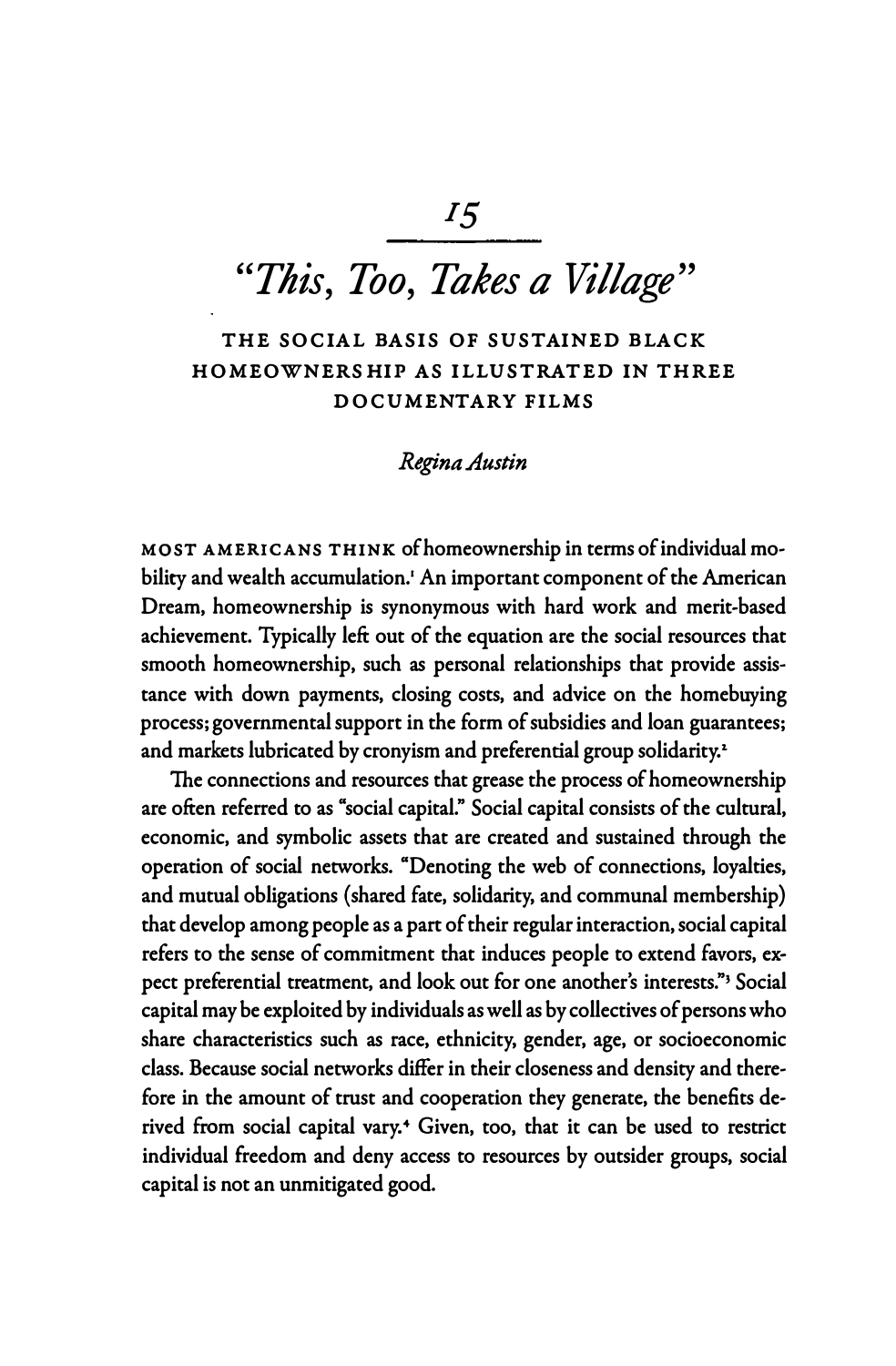**Black homebuyers and homeowners are less likely to be able to tap into social capital than whites. Compared to whites, successfully buying, holding onto, and ultimately selling a home at a profit entail greater individual sacrifice and self-reliance on the part of blacks to compensate for deficits in social resources. For example, knowledge about homebuying and homeowning is passed along within families and networks of friends through education and socialization, which are communal processes. The gap between white and black rates of homeownership means that blacks have less access to shared information or expertise about real-estate-related transactions and more rea**sons or rationalizations for going it alone.<sup>5</sup> Discrimination and the resulting **shortages of social capital are both compounded and transformed over time. While coping with contemporary manifestations of racial prejudice that infuse dealings associated with homeownership, blacks are still struggling to overcome the burden of the legacy of past housing segregation and employment and credit discrimination. Thus, disproportionately more blacks than whites seeking home financing are at the disadvantage of shopping for mere acceptance as opposed to the best available terms, despite improvements in blacks' overall creditworthiness.**<sup>6</sup>

**To compensate at least partially for their lack of interpersonal or intragroup social capital, blacks have had to rely on social movement activism and group-based electoral politics in order to achieve sustained and successful homeownership. Marches and other forms of direct action protests, grassroots political organizing, lobbying, and civil rights lawsuits have been employed by blacks to secure fair housing laws, relief from lender and insurer redlining, nonenforcement of racial covenants, and governmental efforts to limit blockbusting and white flight. The same tactics have been used to combat the disinvestment that turns viable and vibrant communities of black homeowners into slums and the "revitalization" that turns viable and vibrant black communities into oases for upper-income newcomers. It is little wonder then that the gains blacks have reaped from homeownership are measured in terms of group mobility and collective economic advancement. ( Of course, the focus of direct action and political mobilization has sometimes been black elected officials and high-income professionals.) Thus, the term "social capital" may not be totally inclusive of all the forms of communal behavior that are relevant to black homeownership. "The social; as used with respect thereto, encompasses social capital as it is generally defined,** *as well as* **social activism and political mobilization.** 

**Shoring up the social supports undergirding successful black homeownership requires that there be more storytelling about this significant area of**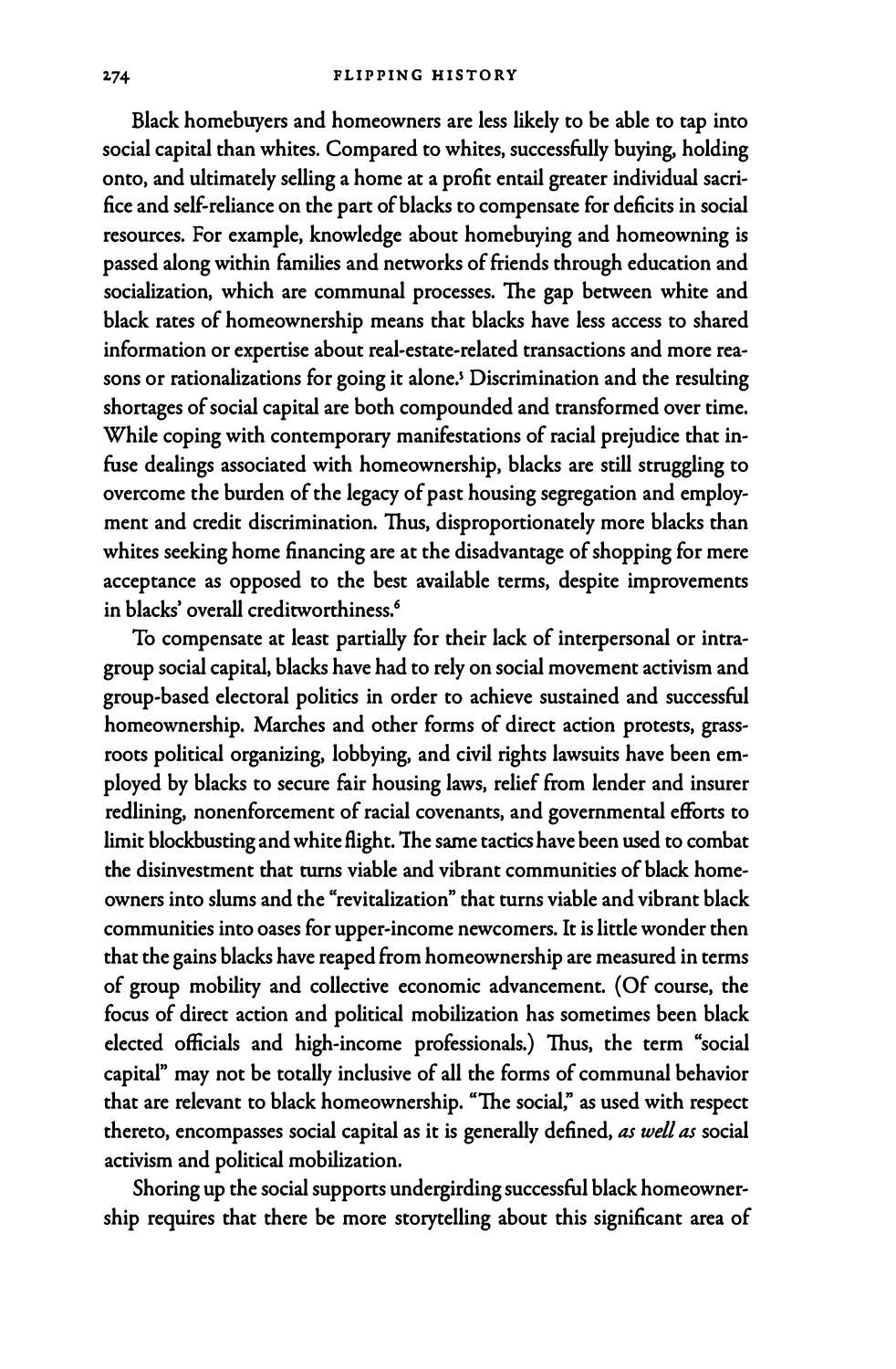**economic life. Storytelling is an important cultural tool for creating communal connections and collective action. This is an area where documentaries are a very fruitful source of stories. This essay focuses on three feature-length documentaries.** *Home* **tracks a divorced black mother's decision not to buy a townhouse in a subsidized project built by a community economic development organization.7** *Flag Wars* **considers the efforts of two homeowners residing in a black working-class/lower-middle-class neighborhood in Columbus, Ohio, to defend their rights in the face of gentrification.<sup>8</sup>***American Casino*  **includes portraits of black residents of Baltimore who were adversely impacted by the foreclosure crisis that had its roots in the financial industry machinations that led to the economic collapse of 2.008.<sup>9</sup>**

**Documentary films are ideal for exploring a phenomenon like the social aspects of black homeownership because they are capable of presenting a dynamic, multilayered perspective that moves between individuals and families; the networks, associations, and groups of which they are a part or from which they are excluded; and the governmental bodies and for-profit and nonprofit entities that determine the conditions under which homes are bought and owned. As the focus of the three films reviewed here shifts between the micro, the mesa, and the macro contexts, the full complexity of the forces working against black homeownership is revealed.** 

**In addition,** *Home* **and** *Flag Wars* **were entirely shot in observational or verite style, and** *American Casino,* **partially so. That means that the camera captured the conduct and conversations of their subjects in real time, like the proverbial "fly on the wall." Though the subjects do not control where the camera is aimed, what footage is included in the final version of the film, and what footage will never be seen by an audience, the subjects are still somewhat capable of subverting the intentions of the filmmakers and asserting themselves as agents struggling to reveal truths about their own lives. A social affinity and a shared point of view between the subjects and the viewers ( that the filmmaker may not share) open up the possibility that viewers of the observational footage will be able to read the drift of the subjects' actions and statements despite the mediation of a filmmaker who is intent on shaping the viewers' reception. Furthermore, in capturing as well the physical or material world in which the subjects live, work, and play, the camera functions as a kind of silent witness to the institutional and systemic contexts that either impinge on or expand the subjects' individual choices and their social ties to others. Because there is no narration to tell the viewer exactly what to make of the events unfolding on screen, the viewers are able to exercise a modicum of reflexivity or critical independent judgment and to speculate about the subjects' ability to do the same.**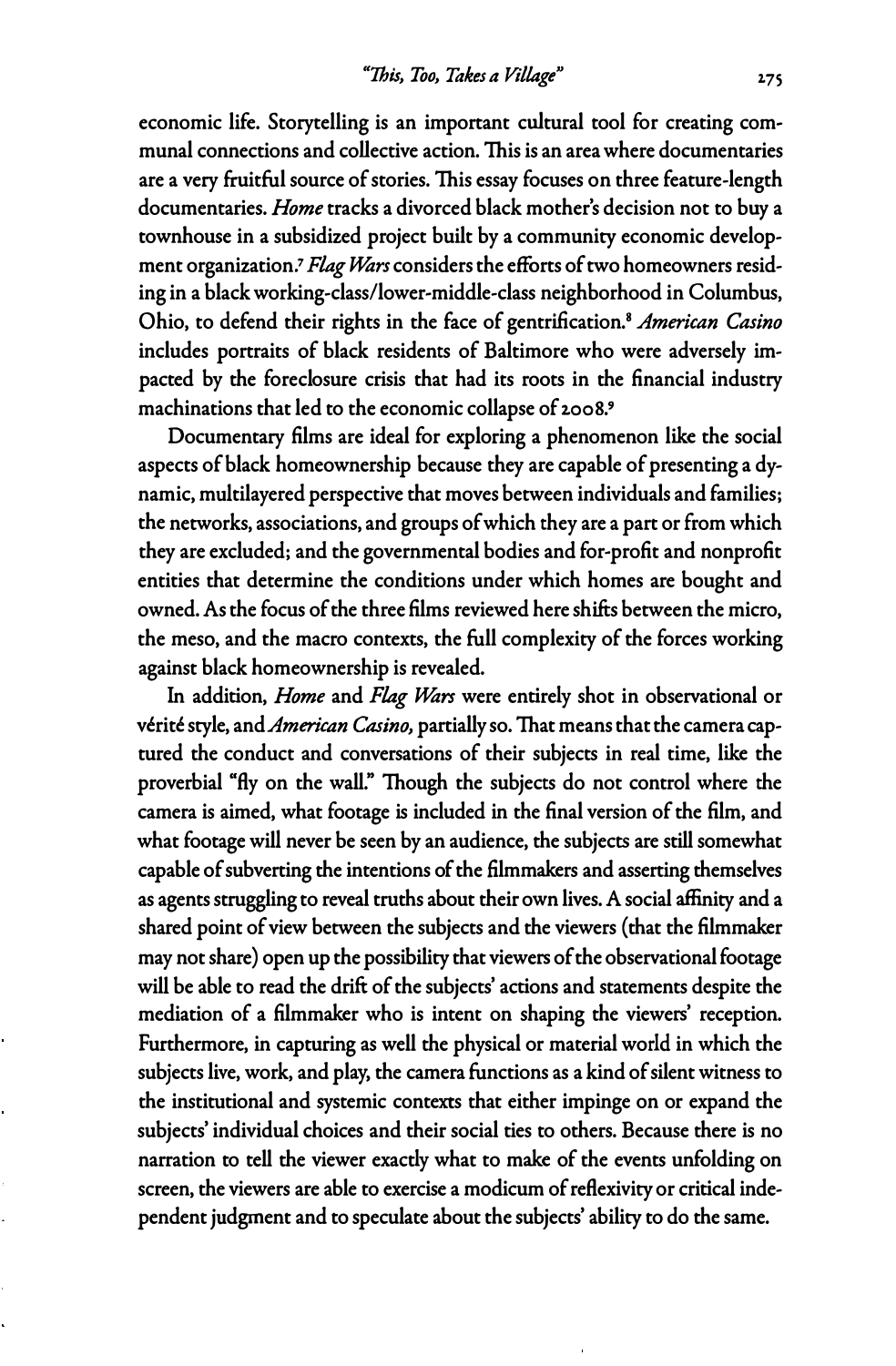## *I Deciding Not to Buy a Home in a Community Economic Development Complex*

*Home* **is a documentary directed by Jeffrey Togman, a political science professor at Seton Hall University in New Jersey.**10 *Home* **tells the story of Sheree Farmer, a black divorced mother of six who works as a van driver for the VA and lives in Newark public housing. She is given the opportunity to buy a large townhouse with a rental unit on the first Boor in a complex known as Bergen Estates. It is being built by New Community Corporation {hereafter "New Communities"), one of the first and one of the largest community economic development corporations in the country. The other major subject of the film is Mary Abernathy, a white middle-class woman who is director of the Bergen Estates project and a childless cancer survivor.** 

**Under the terms of the deal Sheree is offered, she would make no down payment and would purchase a property valued at \$245,000 for \$125,000. With the income from the rental unit on the ground Boor, her out-of-pocket monthly housing costs would be less than the rent on her run-down apartment in public housing. But Sheree never seems to understand what a deal she is being offered. There are several reasons why this may be true.** 

*Home* **does an excellent job of conveying the complex lives of Sheree Farmer and her six children. This is not a film about black pathology. Sheree has a decent job with benefits. A shot of her wallet reveals that she has many credit cards, but she assures Mary Abernathy that she is not a credit abuser. The bills she has to take care of in order to obtain a mortgage are the result of either creditor error or her ex-husband's abdication of his primary responsibility for them. Sheree was married at twenty-two and had her first child at twenty-four. All of her children are the product of that marriage. When the relationship turned pathological after her husband became addicted to crack, Sheree had the good sense to get a divorce. Nonetheless, six children is a lot of kids. Her four daughters and two sons are for the most part good youngsters who know that their mother is struggling. Her second oldest, fourteen-year-old Jalishah, is the exception. Jalishah and Sheree have an altercation over some un-done laundry that leads Sheree to use a strap and call the cops. Jalishah tells them that her mother has beaten her, and her mother winds up in jail. Sheree has charges pending against her the entire time she is deciding whether to buy the Bergen Estates townhouse. Jalishah's acting out and Sheree's trouble with the law have a big impact on Sheree's decision and the family's future housing situation.** 

**Throughout the film, Sheree complains about one thing or another that might impede her purchasing the townhouse, her health being among them**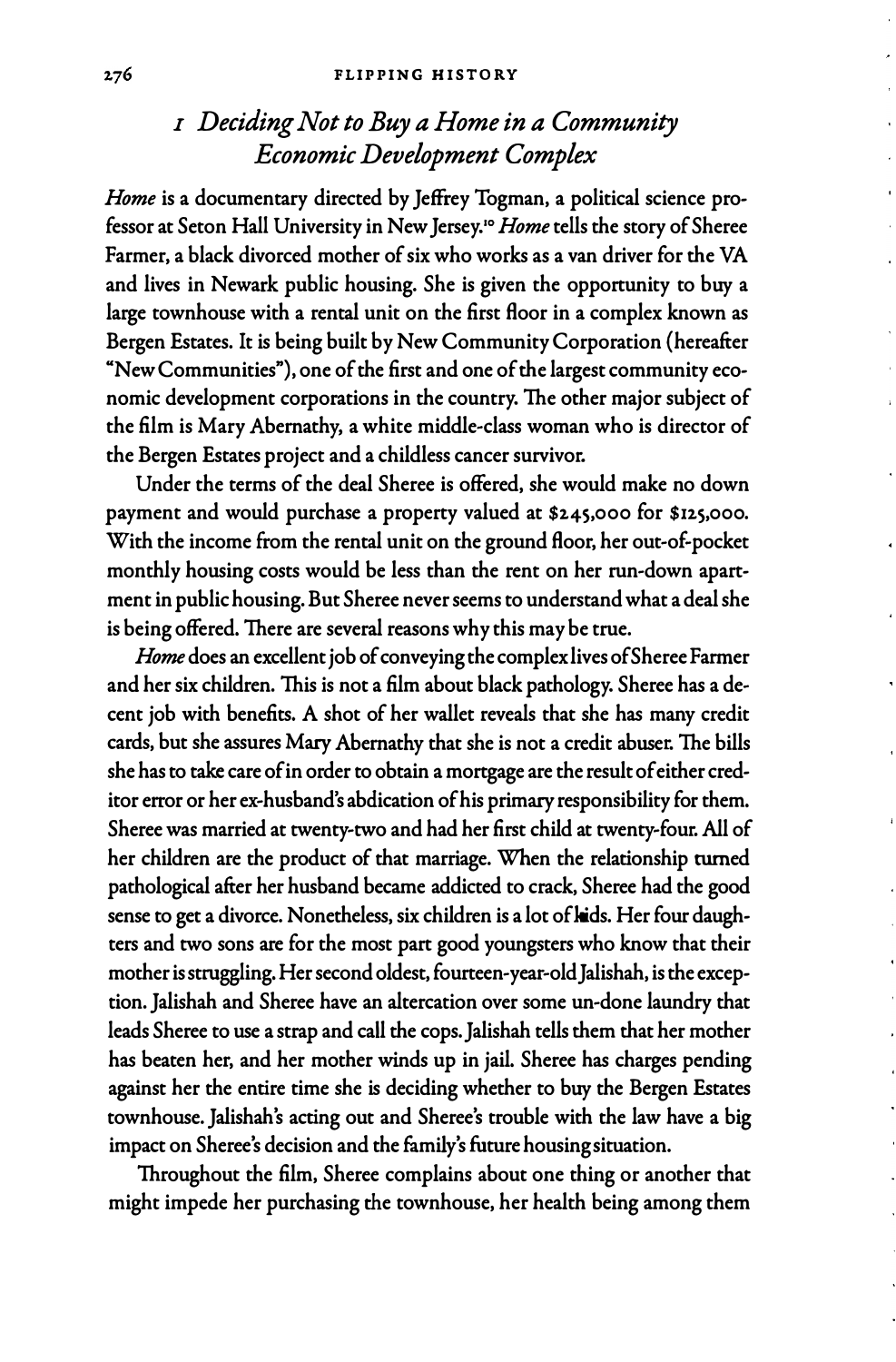**and her lack of close relatives after her mother's death being another. When Sheree pulls an inhaler from her purse toward the end of the film, her earlier claim that she has health issues becomes clearer.** 

**Despite the individual characteristics that may have made her an unlikely homeowner, for many viewers Sheree was still crazy to forego the opportunity to buy into Bergen Estates. How could she resist the general cultural messages that suggest that homeownership is a form of deliverance? The benefits of homeownership are so well-touted. It is the realization of even the black version of the American Dream. That is what gave "Oh, We're Movin' On Up" ( the theme song of the television series** *The Jeffersons)* **such resonance.** 11 **That is what Lorraine Hansberry's classic play** *A Raisin in the Sun* **is all about. Homeownership reflects reliability, stability, and moral rectitude. It confers status. The children of homeowners do better in school than the children of renters.11 Homeownership promotes civic engagement and environmental awareness, motivated in part by an interest in protecting one's financial investment. Of course, there is evidence that the benefits of homeownership are not fully enjoyed by lower-income and minority homeowners. They do not hold on to their homes long enough. Furthermore, in the wake of the financial crisis and the collapse of the housing bubble, the intrinsic value of homeownership for all Americans is being questioned.** 

**Even if Sheree was immune to the larger ideological message, she was buoyed by Jeff, the filmmaker, and Mary, the project manager, who understood the benefits of the deal Bergen Estates offered the Farmer family perhaps better than Sheree. These two kind, concerned, well-intentioned, knowledgeable white people supported her and kept her in the effort to attain the unit for as long as they could. With Jeff and Mary by her side, Sheree was much better off than many black female homebuyers or owners whose relationship with a friendly, attentive credit pusher made all the difference in their decision to enter into bad financial or real estate transactions. Sheree's supporters were of a decidedly different ilk, which I believe Sheree recognized, but still she did not fully trust them. Given black people's history of exploitation at the hands of banks, finance companies, miscellaneous lenders, brokers, landlords, and other so-called real estate professionals, perhaps she should not be blamed for that. More important for Sheree, however, was the fact that Mary and Jeff were not substitutes for a solid, personal black social network.** 

**In the film, Sheree appears to be an isolated woman with few adults in her life on whom she can rely.** *As* **she says, it is just "her and her six kids." When she is not at work, she is at home with them. She does not smoke, drink, party,**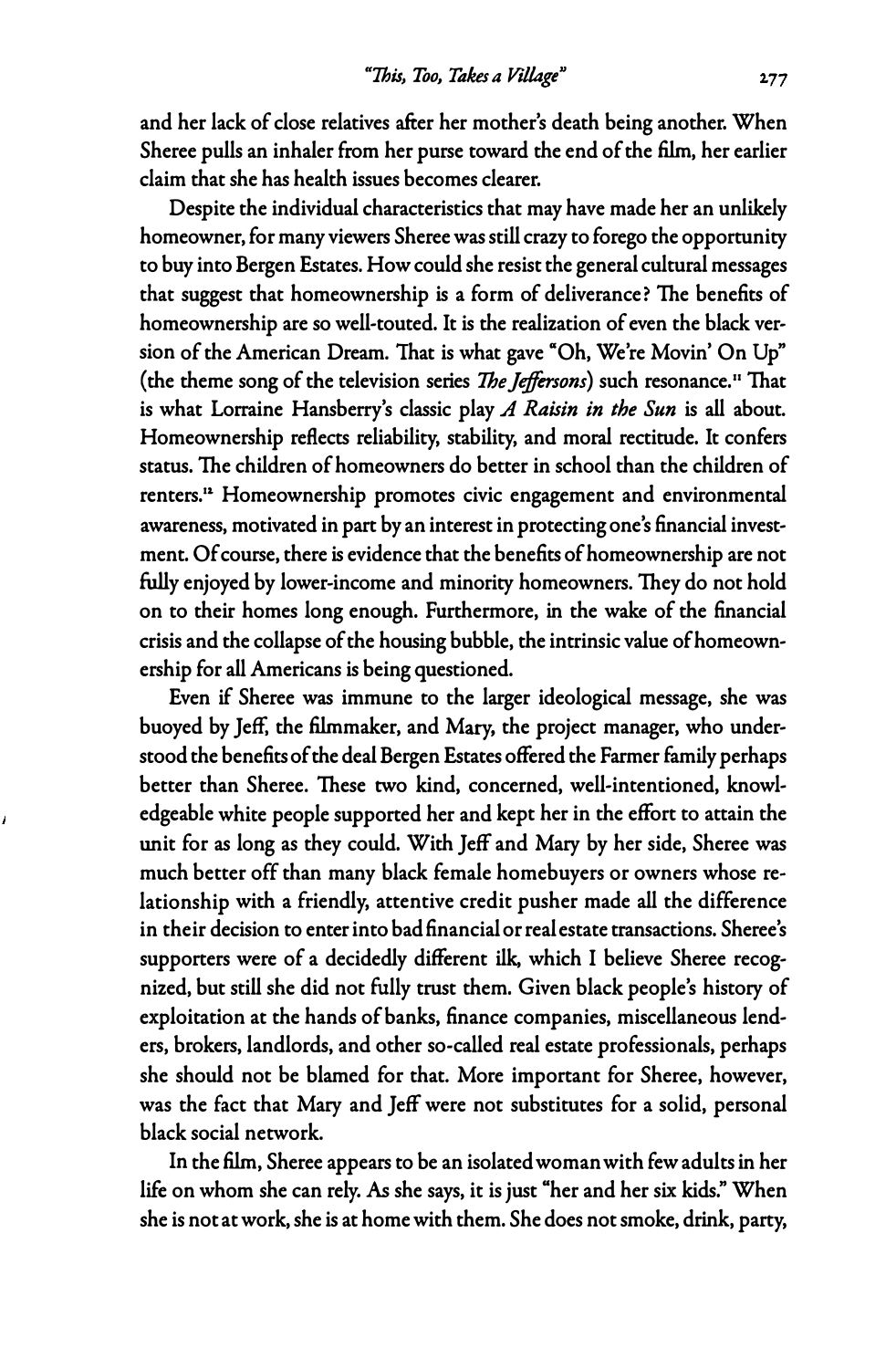**or go clubbing. She and her ex-husband, the children's father and a former drug addict, are fighting over dependent tax deductions and to some extent over custody of Jalishah. Sheree has no current partner or reliable substitute. {Mr. Smiley, her older gentleman friend who appears only briefly in the final version of the film, winds up in a nursing home.) Her mother has just died, she has no contact with her father, and her siblings are neither close nor sufficiently well-off to serve as backups in the event of an emergency. Sheree's upbringing has not included training or socialization in the financial decision**making and documentation process that homebuying requires. Sheree is not **a churchgoer. Like many people who live in public housing, she seems to stay dear of her neighbors. Sheree has a girlfriend, Anita Hall-Mason, who first tells her about the New Community development and who goes to check out the completed unit Sheree is supposed to buy. Anita is an employee of New Community. She confirms that the arrangement is a good deal but is unable to persuade Sheree to go forward.** 

**In the absence of a personal support system to help Sheree reduce or manage the risks associated with buying a home in Bergen Estates or even to serve as a source of emotional support, Sheree decides not to move to what she considers unfamiliar territory. "Suppose we get stuck out there?" she says. She describes Bergen Estates to one of the children as being "on a white people's street." She apparently finds a certain kind of comfort in being in a place populated by folks of a similar socioeconomic background.** 

**Indeed, Sheree's economic calculation of the move to Bergen Estates was likely affected by her status as a public housing tenant. There were high costs associated with her leaving public housing. If her move to Bergen Estates did not work out, she could not easily move back into a public housing unit of comparable size. Waiting lists are long, and large units are scarce. Large private rental units are more expensive than public housing. Moreover, nothing is said about the assistance that would be made available to the buyers of units in Bergen Estates if the rental unit became vacant or if the buyer lost her job or became ill.** 

**Sheree was told that she was being given between \$100,000 and \$12.0,000, which she did not understand. In fact, no one was really giving her \$120,000. The property was being sold to her for \$125,000 only because of state and local grants. It was a matter not of donor largesse or recipient entitlement but of subsidies. Both FHA mortgage insurance and the GI Bill involve subsidies that promote homeownership. Sheree lived in public rental housing, which was subsidized by the government; her Bergen Estates home would have been subsidized, too. There were more apt analogies to describe the transaction**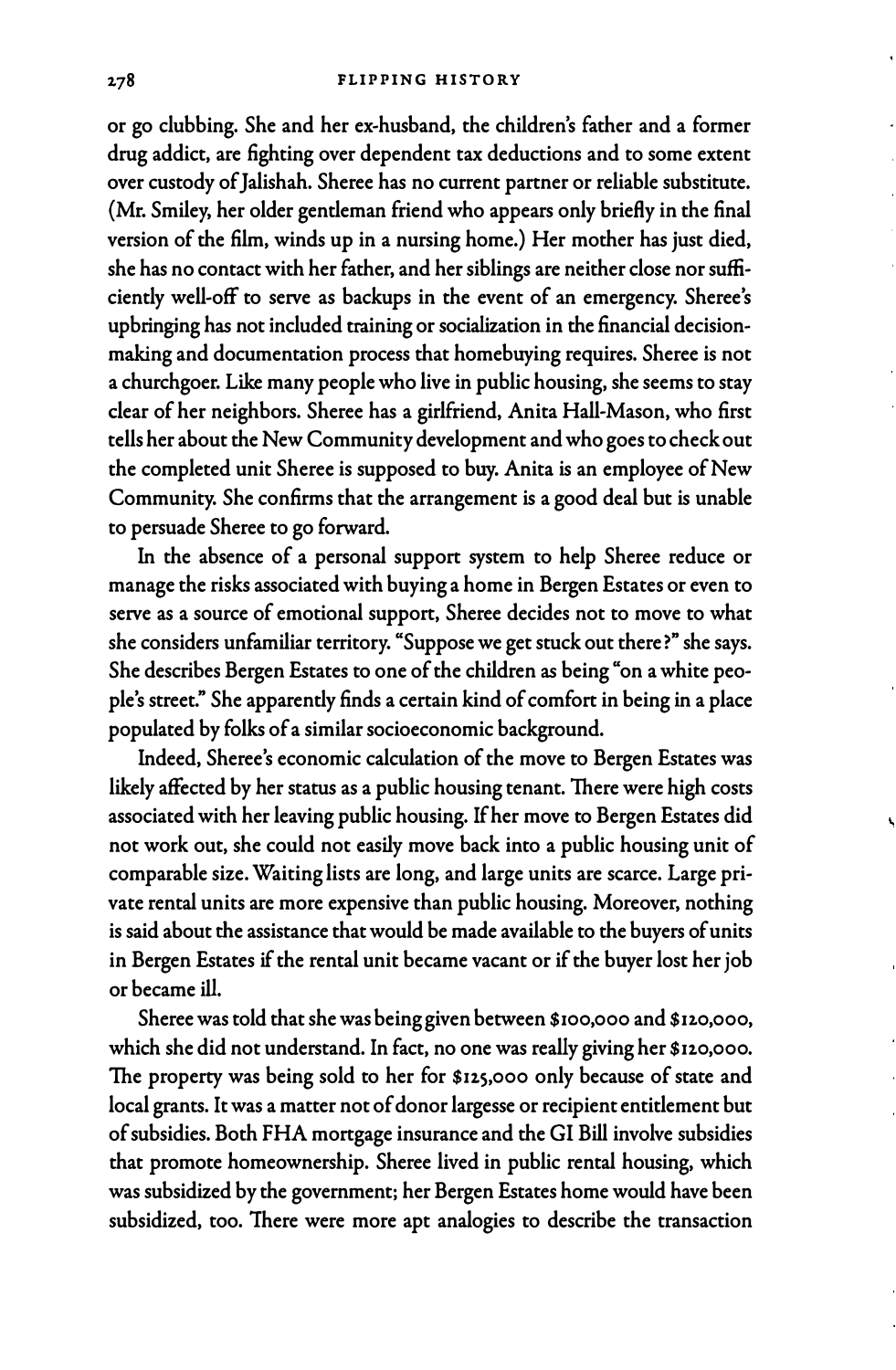**than that of a gift, especially since Sheree was not used to people giving her gifts.** 

**Just as Mary saw herself as an engaged advocate who was part of a social and economic justice movement, Sheree might have seen herself as a kind of economic race pioneer and social activist by moving into Bergen Estates, claiming an entitlement to subsidized homeownership, and securing the better lifestyle that her children, no less than richer, whiter kids, deserved. But she expresses no such sentiment. She does not consider herself part of a crusade for social and economic justice. Her lack of understanding of the political implications of the move leaves her confused about what is going on and uncertain about its long-range consequences for herself and her family.** 

**Sheree's failure to understand the deal should perhaps be viewed as a failure on the part of New Communities to fulfill the social and economic justice vision that existed at the time of its founding. Dina Schlossberg, a former community economic development lawyer who for a time directed an entrepreneurship clinic at Penn Law School, has argued that at the outset of the movement "community organizing was often part of the stated goals**  and mission alongside bricks and mortar .... Community development law**yering was as much about transferring knowledge of the law, of the development process, of real estate law, of government process, etc. as it was actually engaging in the 'practice of law' on behalf of non-profit corporations."**13 **She continues: "As programs such as New Communities matured ... they become** *[sic]* **comfortable with the sophisticated world of high finance and real estate development, and the vernacular of lending, finance, mortgages and syndication, all of which are concepts and part of a world that is foreign to the majority of the constituency they serve." Schlossberg cringed at the point in the film when the lawyer for New Communities, in addressing Sheree's concerns about the risks of purchasing a home, given the possibility of her former husband "doing something crazy; responds with the flippant remark "What risks? Losing the house or getting killed?" Schlossberg concluded that the "lawyer simply has no concept of the gravity of this choice for Sheree."<sup>14</sup>**

**Subsequent developments in the larger economy, like the collapse of the residential real estate market, high unemployment, and even federal sequestration, make it difficult to conclude that passing up the unit was an incorrect decision for Sheree. She was who she was. Her isolation, the difficulties she was having with her daughter, and her inability to trust other people were not her fault or her doing alone; rather they also reflected the impact of the larger social and systemic context on her life.**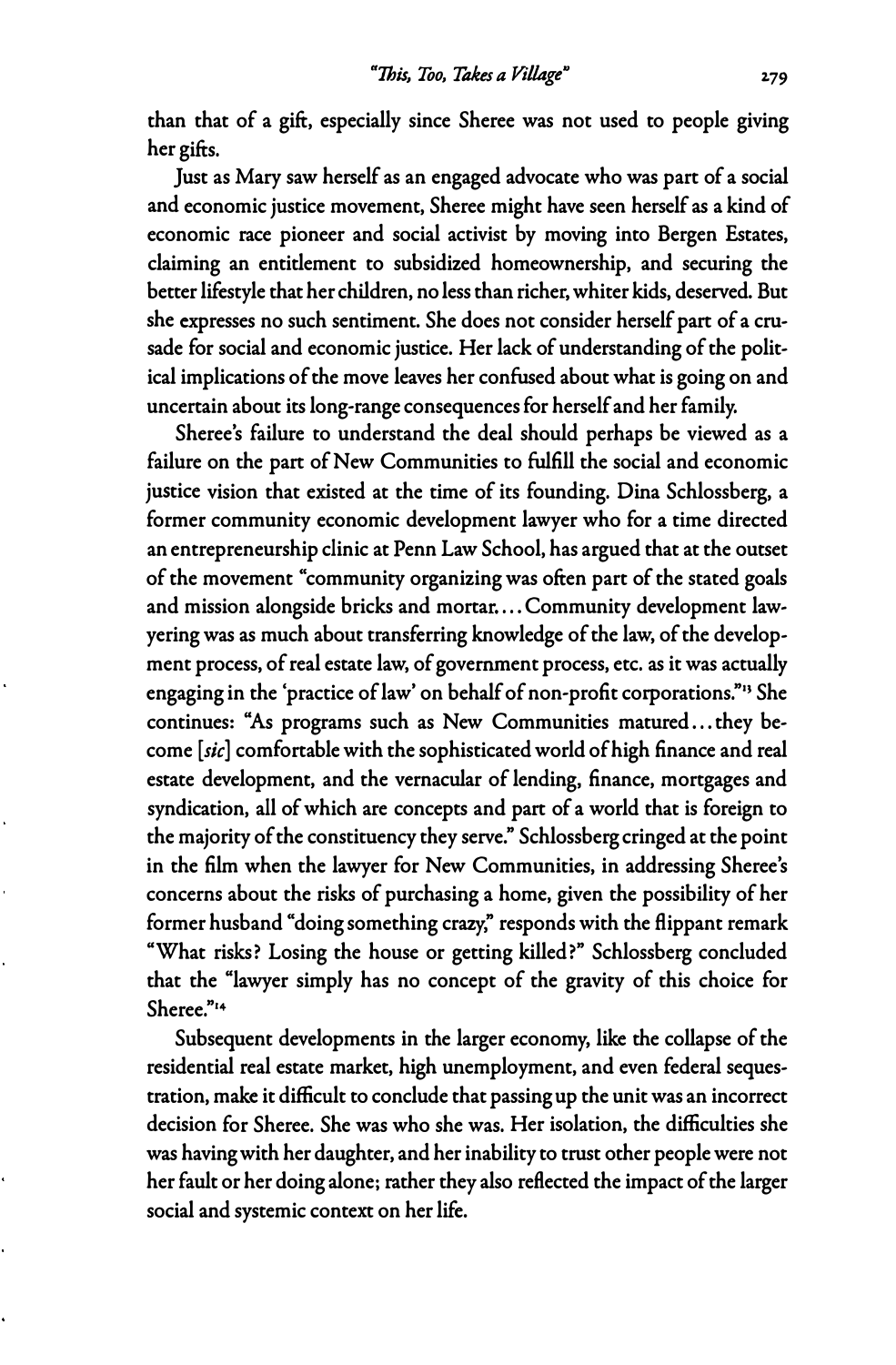**Exploiting homebuying opportunities, increasing wealth accumulation by building equity in a home, and securing the material advancement of future generations of black children through the benefits of homeownership all involve social activity. Social relationships, social networks, social support, socialization in the homebuying process, and social movement activity would appear to be sine qua nons to successful homeownership for women like Sheree. Furthermore, when institutions and organizations are intended to substitute for the social capital that individuals do not inherit or amass on their own because of systemic disadvantages and discrimination, the institutions and organizations must make sure that they do not leave their clients feeling as if they are swimming alone among the sharks.** 

# *<sup>2</sup>Fighting to Exercise the Rights of Homeownership in a Gentrifying Community*

*Flag J¼zrs,* **which was directed by Linda Goode Bryant and codirected by Laura Poitras, documents the gentrification of a Columbus, Ohio, neighborhood that is now known as Olde Towne East.**<sup>1</sup> **s The longtime residents of the community were working-class and lower-middle-class blacks; the gentrifiers were predominately white middle- to upper middle-class gays and lesbians. These groups were fighting over the neighborhood's real estate and the right**  to assert cultural dominance over the area. The "flag wars" referred to in the **title were literally that. The newcomers were partial to flying multicolored gay pride flags, while longtime resident Chief Baba Olugbala Shango Obadena (an honorary member of the Yoruba tribe who would later be recognized by the governor for his contribution to arts education) had to go to court to maintain an Afrocentric sign with his name and address hung over his door after complaints by a neighbor who flew a German flag.** 

**This documentary makes it clear that gentrification does not just reflect the invisible hand of the market; rather, in the case of Columbus, local land use law was an integral part of the takeover of the community. 16 The newcomers were relentless in complaining to various city authorities about the way the old-timers maintained their properties. The two principal black subjects of the film, the Chief and Linda Regina Mitchell { an alcoholic drug addict who suffered from liver failure but nonetheless managed to live in a house which was in a state of total disrepair) often appeared before Judge Richard Pfeiffer of the Environmental Court. The Environmental Court was devoted to housing and zoning code violations.**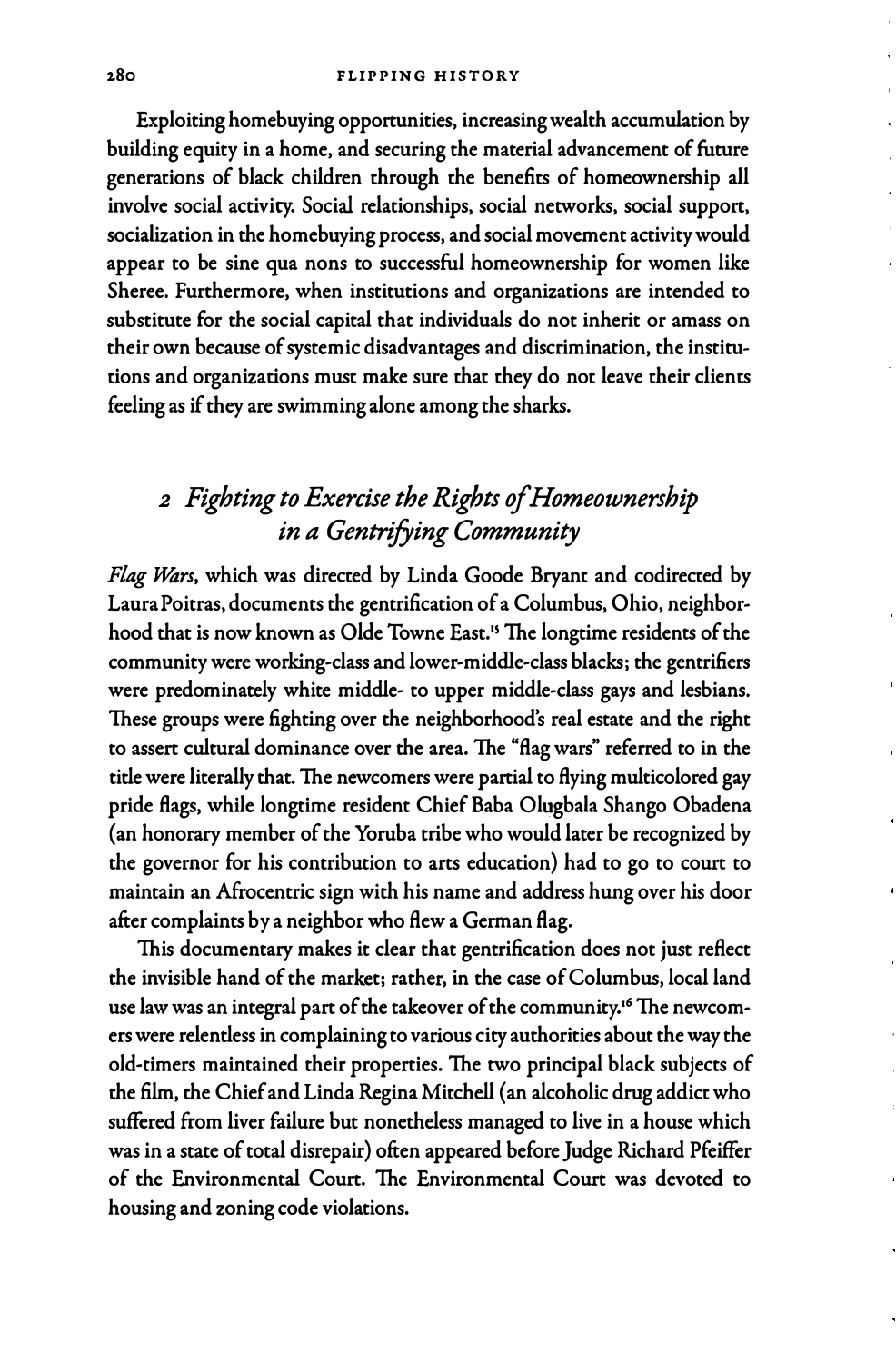*Flag l\*zrs* **presents many examples of the impact of the gentrifiers' quest to change the community through resort to local law. We see employees of the Historic Resources Commission making certain that old-timers do not use the wrong color paint on the exteriors of their properties. There are also two episodes involving zoning panels acting on requests from new residents. In one case, they are seeking to alter the configuration of an alley where parked cars are often broken into. A longtime resident objects, saying that there was never a problem until all the newcomers moved in; moreover, she did not like being called a "tough cookie" by the developer, inasmuch as she has a name. The second scenario involves opposition to the construction of affordable aluminum-sided housing on the ground that it will devalue existing homes in the neighborhood. The majority of the panel {all the black members) do not see it that way.** 

**The gentrifiers' invocation of formal law contrasts with the informal or more neighborly approach to dispute resolution the longtime residents employ. Resort to formal processes has driven up the cost of homeownership for folks who can ill afford it and consequently forced some of them to sell out and move away. Little wonder then that the older residents believe that their new neighbors are racist.** 

**It is one of the marvels of this verite or observational-style film that it takes the audience into the private homes of both blacks and whites to observe how the tensions between the two racial groups in the community are discussed by each side out of the presence of the other. For example, a black man, a guest of the Chief, talks about the recent arrivals in blatantly homophobic terms. He did not permit his child to be in the class of the best teacher in the school because he was so "demonstratively" gay.** 

**Eschewing outright bigotry, the gentrifiers focused on their black neighbors' neglect of their properties in seemingly race-neutral terms. They spoke of the houses as if they were animate objects in need of rescue. This language denied or diminished the role of human agency in the gentrification process. Jim Yoder, a gentrifier who was working two health care jobs in Cleveland in order to renovate a house in Columbus all by himself, said of his home, "The house always had a nice personality even when it was trashed. It had a strength and a solidness about it." Yoder's visitor, who also lived in the vicinity, describes a drive-by shooting that occurred: "They shot my house and killed my dishwasher." The two men go on to inspect the outside of Yoder's multicolor dwelling; it is so colorful that Yoder says he does not need a flag to declare his group affiliation. He and the friend discuss how in a number of other cities, like Boston, the gay community has gone where no one else will go. Yoder**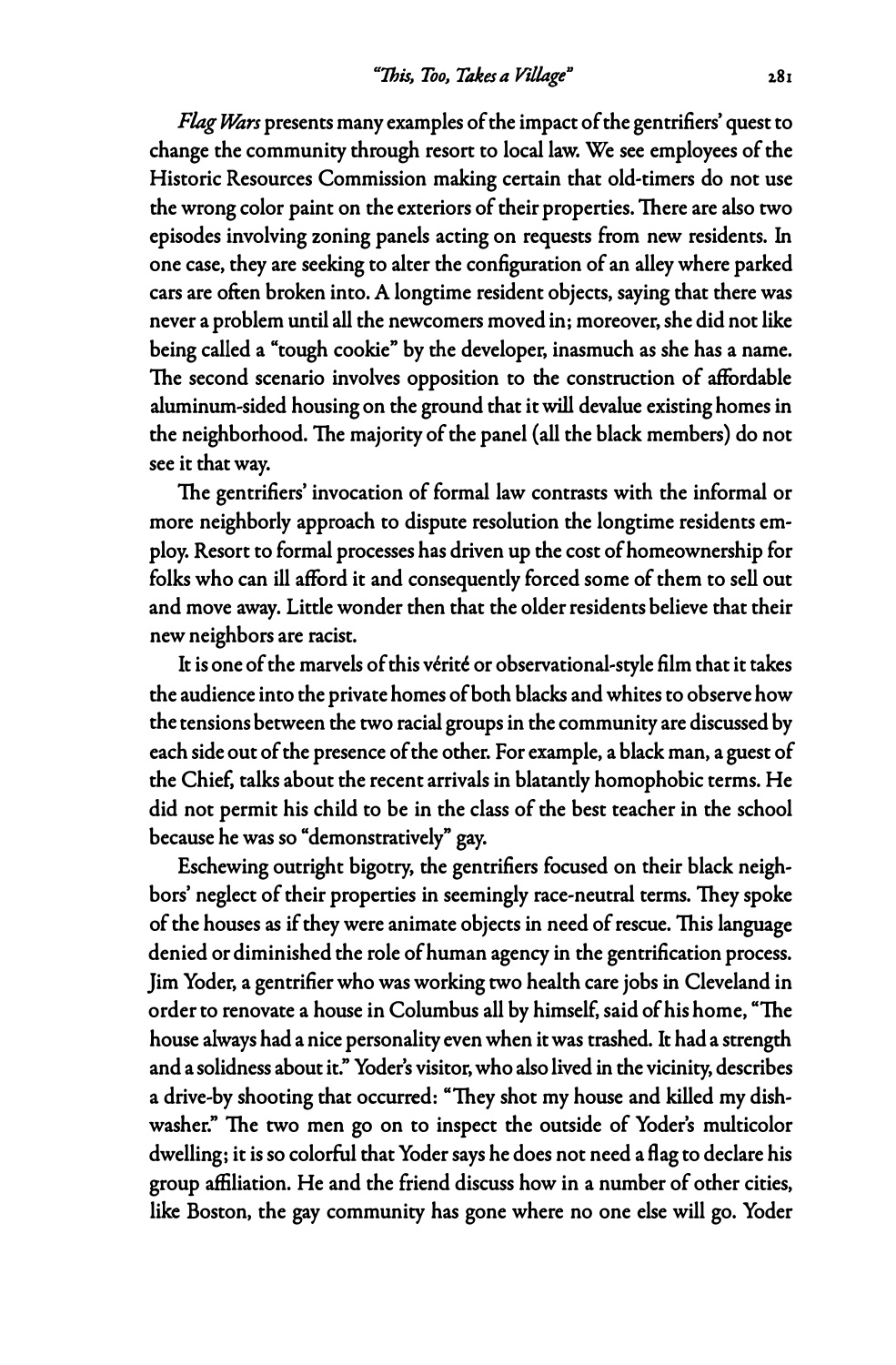**remarked that gays can look at a building that other people would consider a dump, see that it is a beautiful building, feel compassion for it, and want to save it.** 

**Along the same lines, a neighbor of Chief Baba Olunga, in conversation with other gay men in his living room, says, "We feel for the houses .... That's the sort of people who must live in them. If they [ the current occupants] don't want to renovate it, don't live in it." He acknowledged that gay white males were replacing African-American families, but that was inevitable given that the latter predominated in the community. The gentrifiers depicted in** *Flag Wars* seemed confident that there was nothing racist about thinking that the **Victorian houses in Olde Towne East belonged in the hands of custodians who embraced Victorian values and aesthetics, rather than the poorer black incumbent owners who merely considered the buildings home.** 

**There is nothing new in this kind of fetishization of black property. It hap**pens frequently with regard to black people's money.<sup>17</sup> A differential in the pur**chasing power between black people's money and white people's money is maintained by the tendency to treat black money as if it were a fetish subject to a taboo, that is, like a sacred object that has fallen into the wrong hands, lost its magical power, and become tainted and devalued in the process. The denigration of black economic activity attaches itself to currency in black hands so as to debase or belittle it. When the money is returned to white hands ( or the equivalent), its full potency is restored. The black money fetish/taboo leads those who engage in transactions with blacks to affirm the reduced purchasing power of black money by hard bargaining, fraud, or slick business practices without fear of social censure or punishment. The fetish likewise leaves some blacks vulnerable to being outbargained or outright ripped off because they, too, accept the idea that they have to pay more because in some ways their money is worth less.** 

**Black people in the Olde Town community fight back with stories of their own that emphasized their history in the area and the importance of people over property. Director Linda Bryant's dad, Floyd Goode, and Linda Mitchell provide examples of this. Mr. Goode refuses to sign a ballot petition being circulated by one of his neighbors that would have subjected carry-outs, or take-out retail establishments selling alcoholic beverages, to local regulation. ' 8 In supporting his action, Mr. Goode notes that the young people in the neighborhood patronize such establishments, which are among the few remaining businesses of the kind that once populated the area.** 

**Similarly, in an important scene in the film, Linda Regina Mitchell, talking to an invisible audience, makes it clear that it is the history of the human beings who have lived in a house that matters more than the history of the**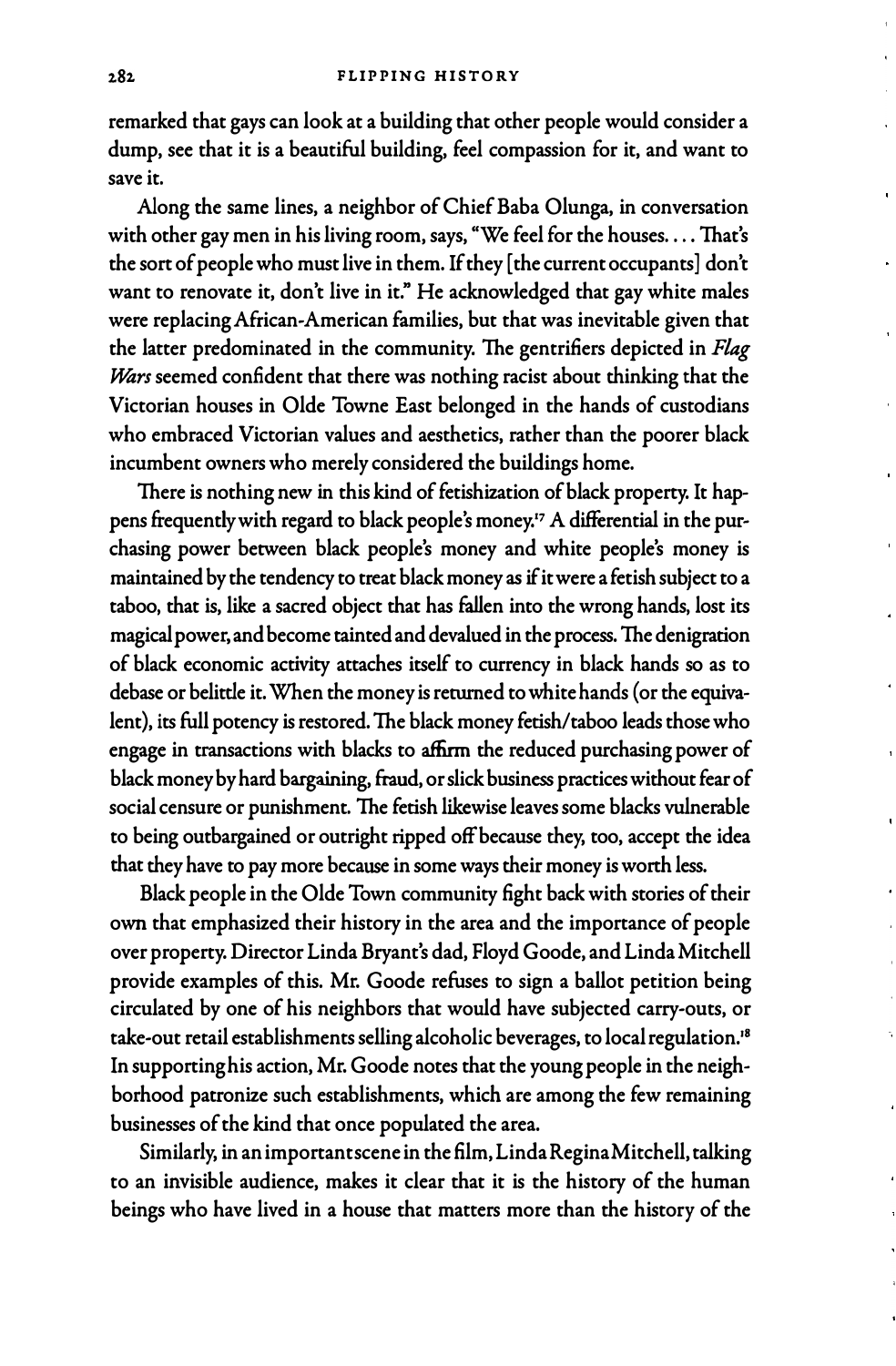**house itsel£ Bundled up in her cold home, her belly bloated with fluid, and surrounded by the clutter of several lifetimes, she says, "You don't try to take somebody's history away from them because you want** *their* **house, because you saw something that** *you* **like, disregarding the fact that there has already been a family there. No! Nobody in the world thought when my father died that I'd have to go through this. I had the wills and they distinctly state that the house belongs to me. What enforcement did was ridiculous." Convinced of the justice of her view, she holds on as long as she physically can and wears Judge Pfeiffer and the local authorities down. She humanizes them. They ultimately switch the nature of the proceedings against her from criminal to civil. This enables a historic preservation official to enlist nonprofits and volunteers to assist in remedying her code violations. After she dies, the house is not turned over to the hungry private real estate brokers who were salivating at the curb. Rather, it is sold through a closed bidding process to a black developer who intended to restore it in accord with its original design.<sup>19</sup>**

**The understanding of both Linda Mitchell and the Chief regarding their rights as homeowners was bolstered by their identity and their heritage as black people. Mitchell's parents were race pioneers in integrating the neighborhood. She understood that it was her responsibility to keep the house out of the hands of the gentrifiers who could not appreciate what it represented on a social level. Ceding the house to them would have squandered her inheritance and been a setback in the social and economic advancement of black people.** 

**The Chief's focus on the other hand was more expansive; he found his grounding in his African ancestry. He appeared in Judge Pfeiffer's court to defend his Afrocentric sign wearing traditional Yoruba Agbada apparel with an Abeti Aja cap. There was a Renaissance quality about him. He was a skilled building craftsman, a licensed plumber, who shared his skills with his neighbors. He was an artist. His home was a studio and cultural space for the arts education of black youngsters (but not a museum, which would have been a violation of the zoning code). Thus, he put his property in the service of the community. He mounted a challenge to the gentrifiers that was aesthetic, economic, social, and above all political at the same time. The Chief was able to enlist the news media in mounting a counteroffensive against the assault on his sign and to hire private lawyers to represent him in court. Proud and secure in his own identity as a man of African descent, the Chief was able to defend blacks' entitlement to remain residents of the community in a way that stayed clear of bigotry and histrionics. In different but related ways, then, Linda Mitchell and the Chief found their strength to fight off gentrification**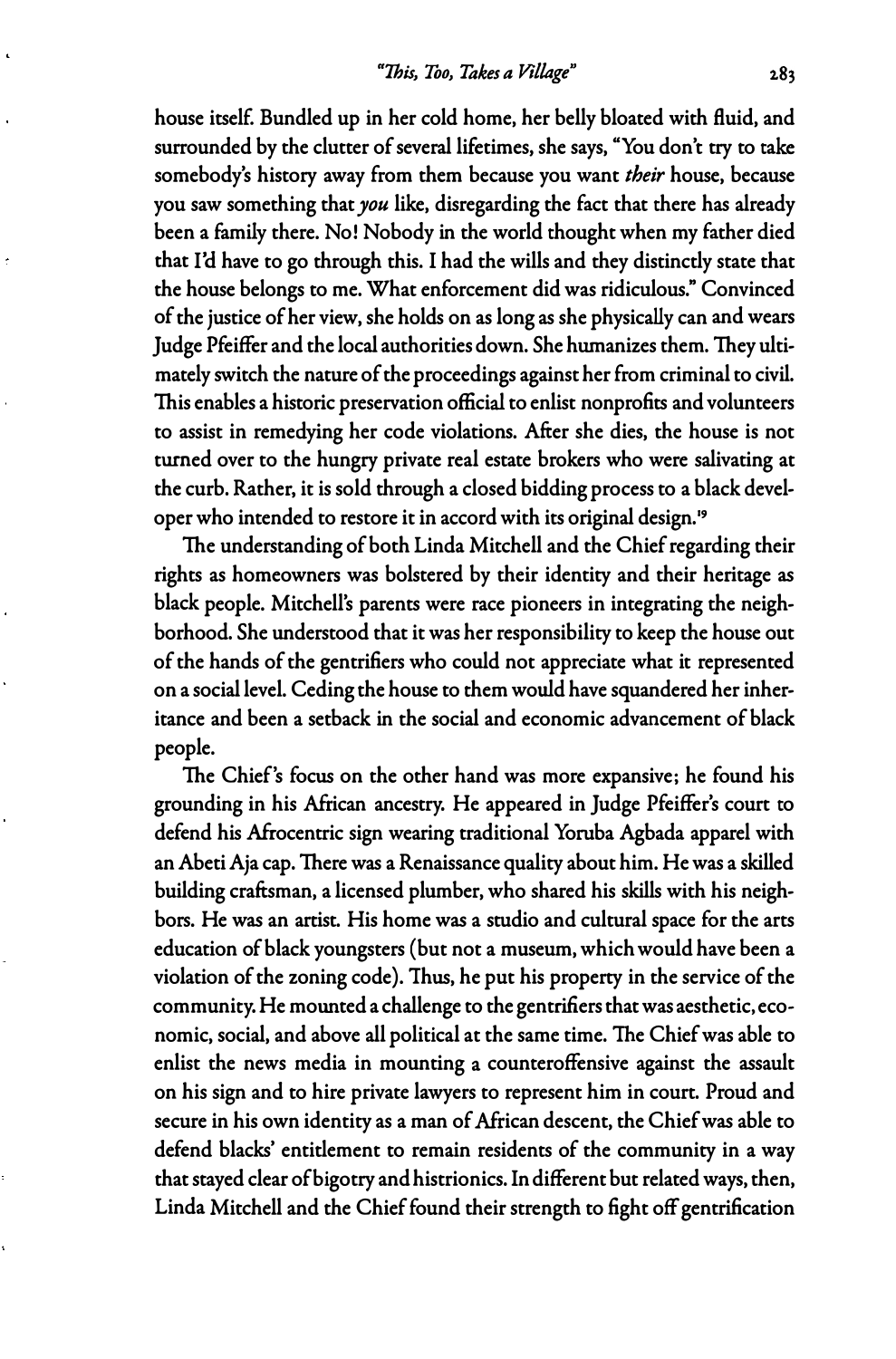**in the cultural capital bequeathed to them by their ancestors and their social relations, some near and some far in time and space.** 

# *3 Suffering the Impact of Discriminatory Subprime Lending on Black Homeownership*

*American Casino* **attempts to explain the linkage between the home foreclosure crisis that began around 2006 with the bursting of the housing bubble and the 2008 financial meltdown that led to the massive government bailout of the quasi-governmental mortgage purchasers Fannie Mae and Freddie Mac and international investment banks and insurance companies like Merrill**  Lynch and AIG.<sup>20</sup> *American Casino* may not provide the clearest explanation **of the convoluted machinations entailed in the disastrous securitization or bundling of mortgages and home equity loans into overrated financial instruments, but it succeeds in capturing the resulting damage done to black property owners in Baltimore who lost their homes, their investments in home**  equity, and their good credit ratings. There was no bailout for them.

**The documentary contains footage of President George W. Bush making increased minority homeownership a priority in light of findings that black and Latino American families lagged substantially behind white families in terms of this significant category of asset holdings. The local transactions that ordinary mortgagors and borrowers completed in pursuit of Bush's goal became the source of tremendous profits for a wide range of national and international players in the real estate and financial services markets-mortgage brokers, real estate appraisers, banks, mortgage companies, consumer finance companies, securitizers, loan servicers, investment banks, rating agencies, investors, and insurers. What the mortgagors and borrowers did not know about and likely could not have foreseen was the role their loans would play in bringing about the near collapse of the American economy.** 

**Securitization involved the bundling of mortgages and other propertybacked loans into trusts or bonds that could be divided into segments, or tranches, and sold to investors in the form of collateralized debt obligations (CDOs).**11 **Securitization increased the demand for mortgages, refinancing loans, and home equity lines of credit. Having exhausted the supply of prime borrowers, mortgage brokers were set loose on higher risk borrowers who were disproportionately black and brown. Through a practice that came to be known as "reverse redlining," brokers and subprime lenders targeted areas where minorities had previously been denied prime loans and were receptive**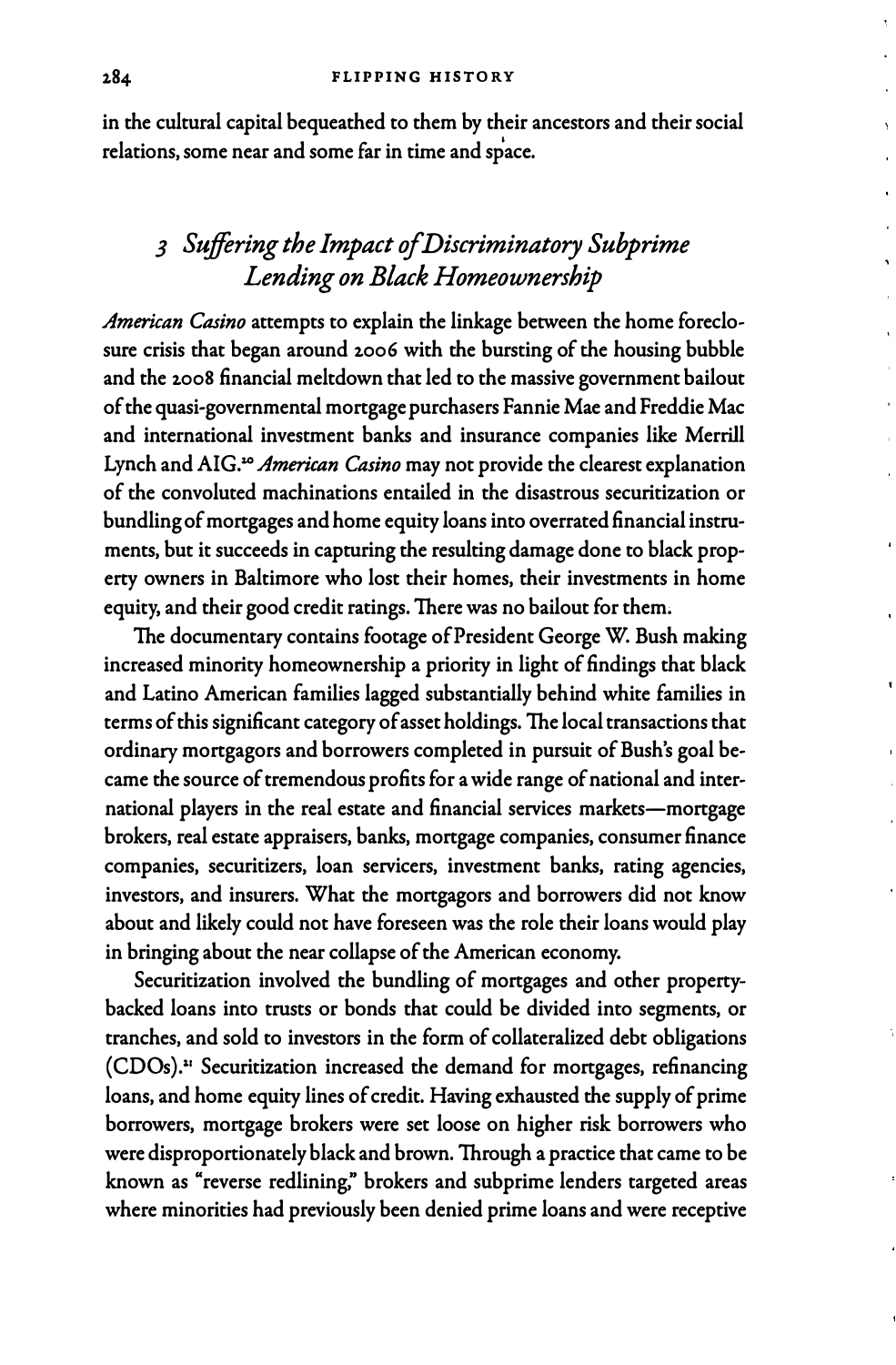**to loan approvals that came with dishonest practices and exorbitant terms. As a result, they were saddled with subprime loans even if they should have qualified for prime ones, and worse terms than comparably situated whites received. According to** *American Casino,* **the Federal Reserve found that blacks were 3.8 times more likely to wind up with a sub prime loan than whites. Furthermore, 61 percent of black subprime borrowers would have qualified for prime loans. To meet the demand for approved loan transactions, documentation was fabricated or dispensed with in many cases, and appraisers submitted false information. Loans that were bad for these customers because they carried adjustable rates, balloon payments, and prepayment penalties, for example, were nonetheless good for the loan originators and banks, which earned high fees and points but did not have to worry about the likelihood of defaults because the loans were immediately sold to securitizers and other**  entities higher up the financial ladder.<sup>22</sup>

**Rating agencies like Moody's and Standard and Poor's gave favorable ratings (As and Bs) to CDOs containing subprime loan products despite the shaky nature of their underlying obligations. The CDOs were sold to investors ranging from pension funds that required investment-grade securities to hedge funds that were free to take on higher risks that paid a higher return. The issuers of the CDOs wanted to protect themselves, or hedge, against the possibility of declining home prices and defaults on the underlying mortgage and loan obligations, which would lead to defaults on the CDOs.** *As* **a result, a market for "insurance-like" CDO-rdated derivatives known as credit default swaps ( CDSs) developed. Through CDSs, firms like AIG undertook substantial guaranty obligations. The CDSs also attracted investors who had no actual exposure under CDOs but wanted to speculate on the future of the housing market.** 

**Easy financing, precipitated by the demand for mortgages to securitize, drove up the demand for housing and housing prices. A housing bubble was created. When the borrowers at the local level stopped paying on their subprime and inflated-rate loans, the transactions supporting the CDOs went into default, the housing bubble burst, and the securitization pipeline collapsed. Abandonments and foreclosures led to banks owning or managing properties that they could not properly maintain; this caused the decline in the value of surrounding real estate and the blighting of neighborhoods in general. Homeowners found themselves holding "underwater" properties that were worth less than their mortgages and other property loans, so they stopped paying. Defaults begot defaults. The banks, unable to pay their obligations under their CD Os, looked to the CDSs for indemnity. Concerns like AIG, which had never imagined that the loans underlying the CDOs would**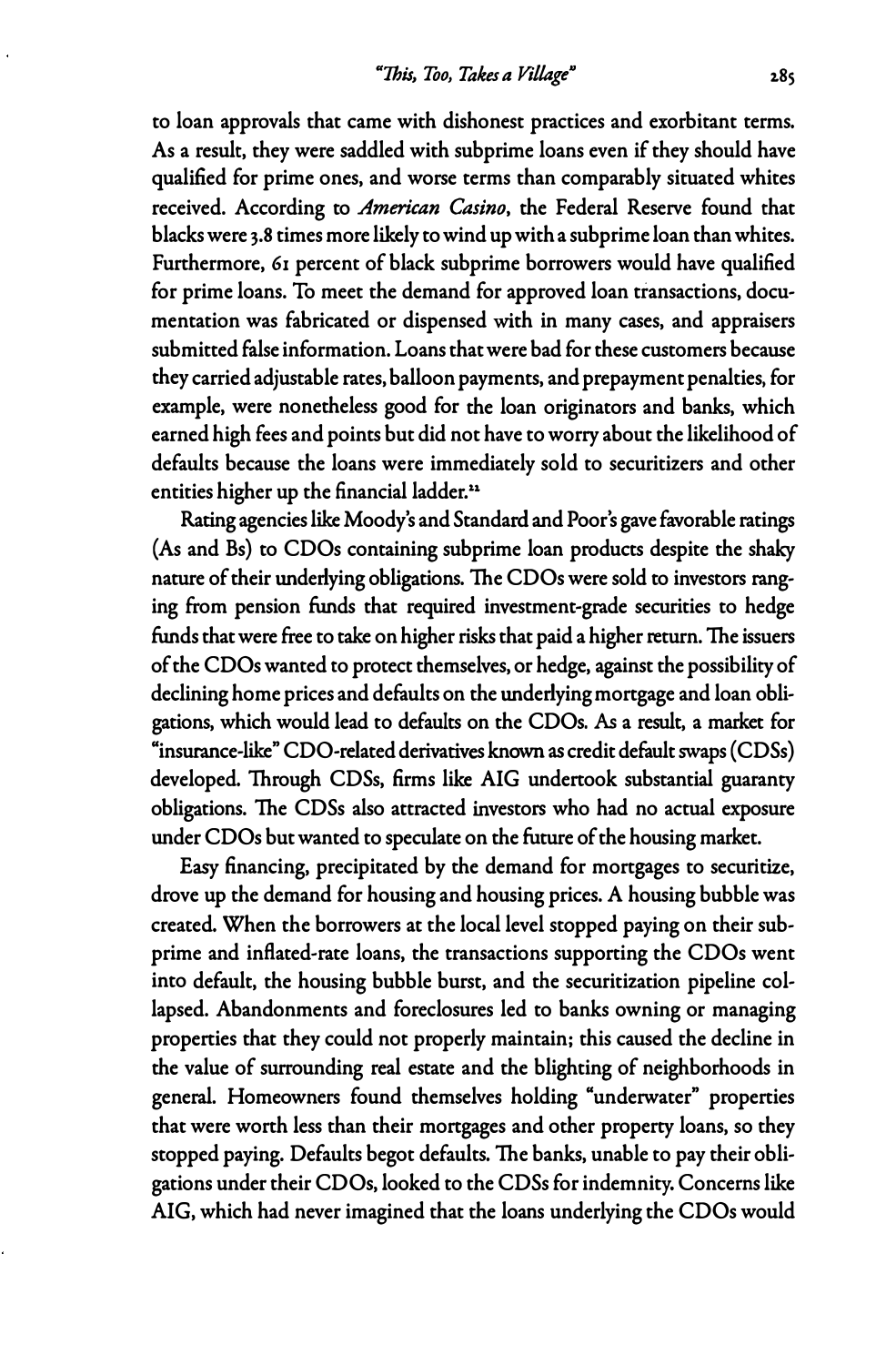**go into default, found themselves unable to meet their guarantees under the CDSs. Speculators who had purchased CDSs but had no position to protect under CDOs made lots of money based on their correct prediction that the housing market would collapse. The government came along with a bailout of the biggest financial institutions that had been involved ( except for Lehman Brothers).** 

**The homeowners who had been the victims of unscrupulous lending practices and noncompetitive pricing received no comparable protection. Unable to meet the terms of the loans they had been issued, they lost their homes and their equity. Federal efforts to assist homeowners in negotiating new terms**  with their lenders helped very few of them.<sup>23</sup> Rather than enabling blacks and **Hispanics to build equity through homeownership, then, the subprime securitization fiasco brought about a massive drain of wealth from minority communities.** 

*American Casino* **focuses in on the impact of the mortgage crisis on a few individual black homeowners and public officials in Baltimore. The film presents the testimony of two black middle-class homeowners who came to realize that their personal experiences in the mortgage market and those of others like them exposed the depth of the social, economic, and political cleavages of American society. Recognizing the racial and class implications of the foreclosure crisis, city officials in Baltimore took action by bringing a civil rights suit against a large corporate bank. But for at least one of the Baltimore citizens who appear in the film, the effort was probably too little and too late.** 

**When Denzel R. Mitchell,Jr. is interviewed in the film, he is a young high school social studies teacher, avid gardener, husband, and father of three.<del>'</del>\* He recounts that he and his wife borrowed money from friends and family to purchase a two-story house with a big backyard. The couple acquired two loans to pay for the house. The first mortgage was for 6.6 percent. The second mortgage had an adjustable rate that started out a bit over II percent; Denzel had no idea where the rate would go. When the couple closed on the house, "everything looked good," but the first monthly statement was for \$300 more than he had been told it would be. When he inquired, the mortgagee told him that the sum was for insurance and taxes. (Failing to include escrow payments in the statement of their monthly obligations was a common way of misleading novice borrowers about the affordability of their loans.) From the beginning, Denzel and his wife struggled to make the payments.** 

**Denzel was interviewed on the day he filed for bankruptcy, when his family was preparing to move out. (The bankruptcy filing actually allowed the family to stave off foreclosure and hold on to the house.) On a tour of the**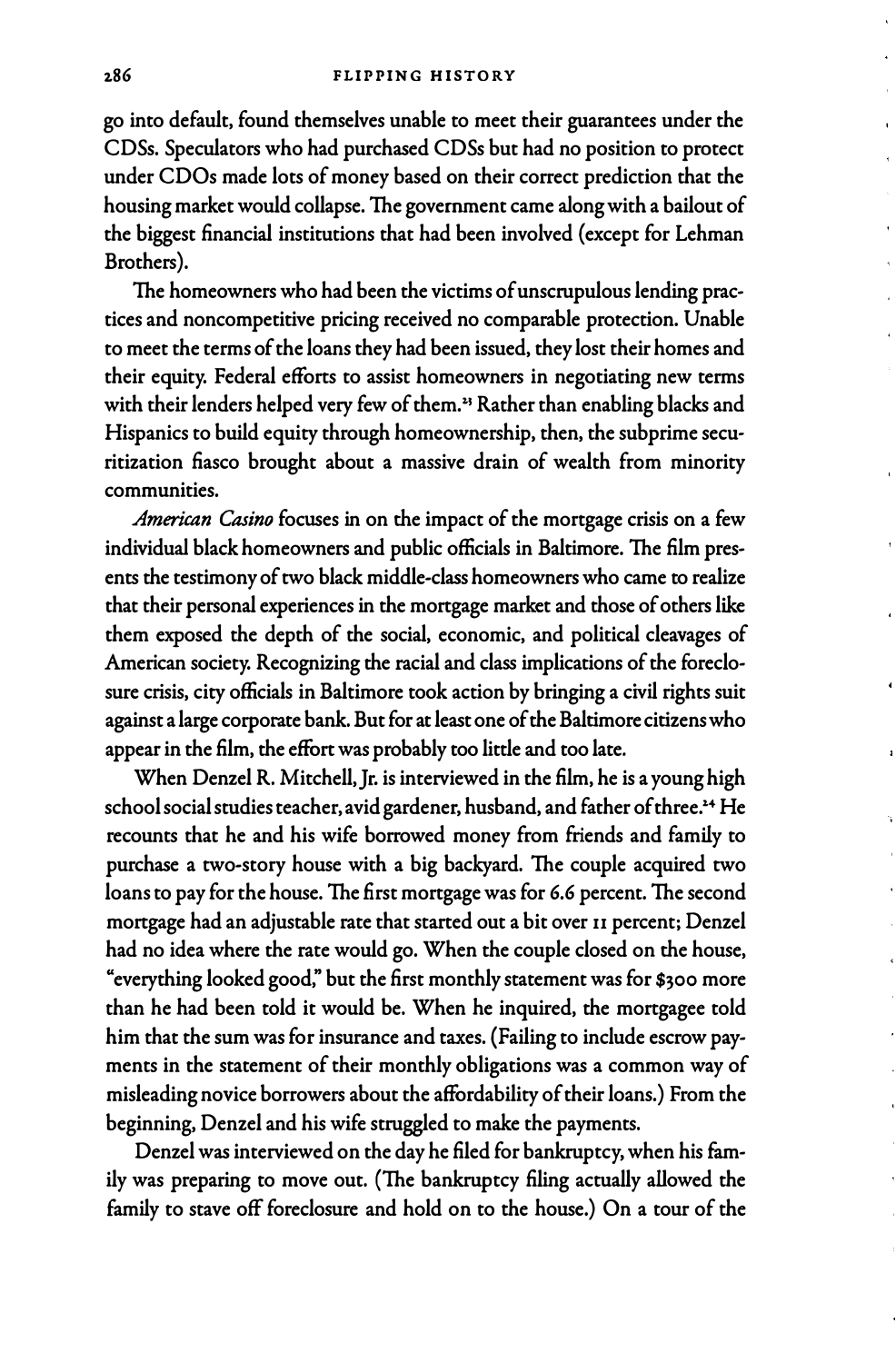**house, he points out the spots where he plants vegetables, catches rainwater in barrels, and does his composting. He goes into the bedroom he hoped to paint and decorate for his son using a Tuskegee Airmen theme. Holding a model airplane, Denzel says, "It's that kind of stuff that's really gut wrenching." He feels like a failure and is not comforted by the fact that his situation is not unique.** 

**Denzel Mitchell is struggling to accept the larger social and political origins of his situation. He feels that it was "immoral for there to be such a huge boom around the housing industry. A lot of people made a lot of money and now all these people who bought during this period are losing their homes." He considers addressing the mortgage crisis, particularly the "terrible" loss of security and stress it has caused people, with the students in his course on social justice and human rights. It is not clear why he does not follow up on the idea. Indeed, one of the lawyers interviewed in the film calls the subprime mortgage foreclosure crisis "the civil rights issue of the 2000s, because it is just as invidious and destructive as the overt barriers to integration that we saw in the 1960s."** 

**At the time of filming, Patricia McNair is a clinical cognitive behavior therapist at Johns Hopkins Medical Center. Her husband, Rodney Carter, is a social worker. The couple relate that after Countrywide, a subprime lender, foreclosed on their mortgage, which had an outstanding balance of \$89,000, they refinanced through a local broker; this new loan was for an additional \$10,000 (to cover the expenses associated with the Countrywide mortgage) and had a rate of 12 percent. Their monthly bill went from \$800 to \$2,000, which they could not afford. At the time of the interview, the replacement mortgage is in foreclosure, and their checks are being returned. They fear that they will lose their home, and they eventually did.** 

**Patricia McNair acknowledges that she has finally come to see her predicament and that of others facing foreclosure in less individualistic and more systemic terms. In their den, Patricia, Rodney, and Mallisha Pate, a neighbor, describe the day in June 2005 that a family on the block was evicted from their home because of foreclosure and all of their possessions were put out on the curb. Rodney says the situation was "sad:' "like a funeral." Patricia and Mallisha did all they could do to keep the "vultures" from pillaging their neighbors' belongings. Patricia admits that she has come to understand the foreclosure crisis better since then because of all the things that had happened to her own family.** 

**At one time, Patricia McNair says, she did not read about the foreclosure and financial crises because they did not seem to apply to her. However, her reading habits have changed, and she has come to realize that articles that**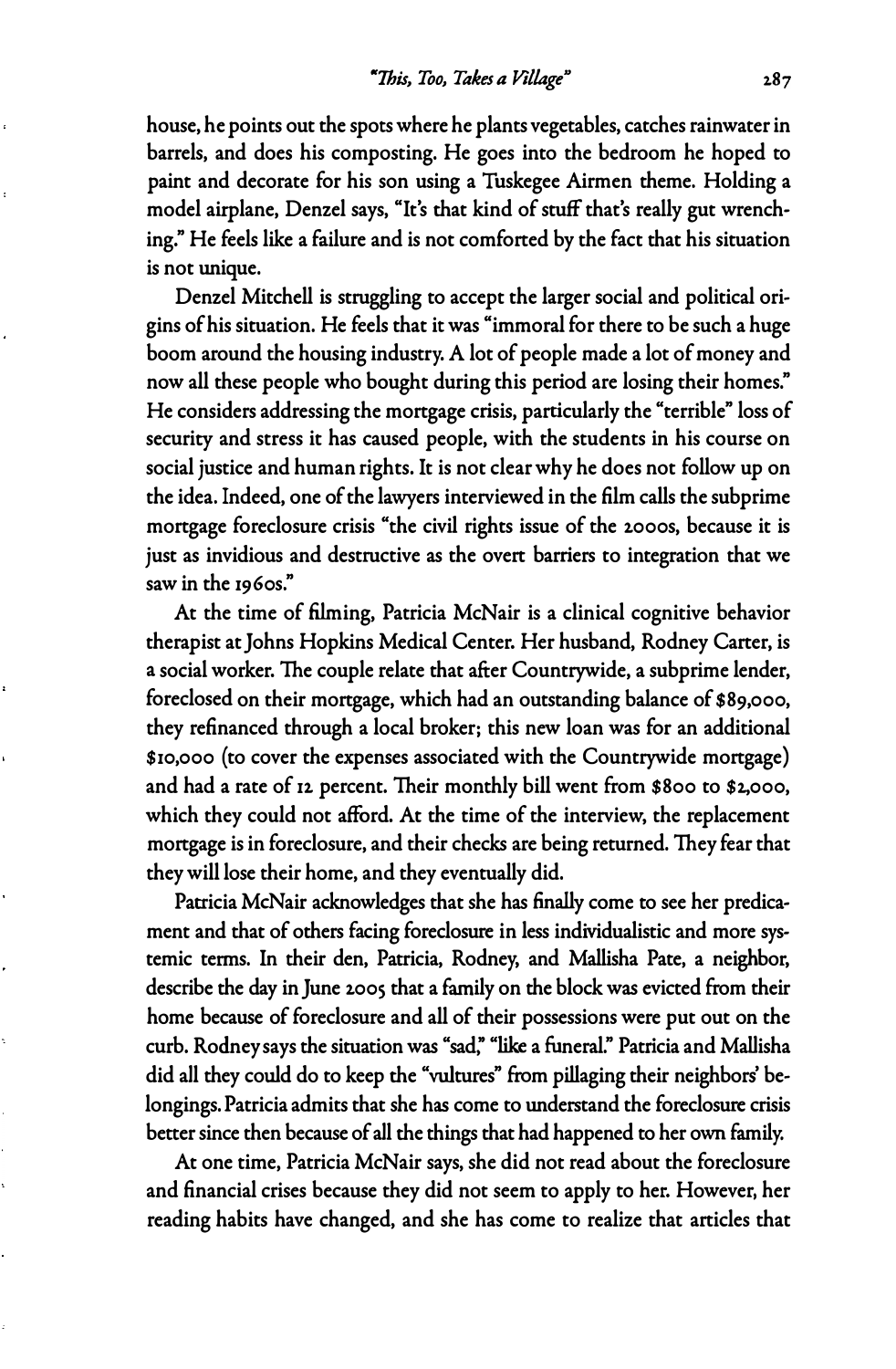**were** *not about her* **were nonetheless** *about her.* **She has come to understand that some investors are getting rich off of people who are getting hurt and that large corporations, which are much bigger than she once thought, should be**  subject to some kind of real regulation to protect small people. Both she and **Rodney see in their situation an assault on the ideal of the American Dream. Patricia wonders how America has gotten into such a predicament, given that owning a home is the dream, indeed, the dream the country is built on. Rodney declares it "a sign of the times but a sad commentary" that America, "the richest country in the world:' has a system in place that makes it difficult for hardworking people to own and maintain a home. That conclusion is what has become "more real" to him as a result of the family's having gone through its experiences with mortgage foreclosures.** 

**The upheaval and suffering endured by Denzel Mitchell, Patricia McNair, their families, and their neighbors were multiplied throughout Baltimore, though it may not have found verbal expression outside the homes of the victims. The reluctance of middle-class homeowners to speak openly about their personal finances very likely made it very difficult for them to organize for social support and direct political action. Nonetheless, grassroots groups, composed ofless affluent homeowners, organized what amounted to a national foreclosure defense movement that employed pickets, blockades, and other acts of civil disobedience to prevent evictions of residents from foreclosed**  properties.<sup>25</sup>

**At the same time, the social dimension of the foreclosure crisis was openly reflected in the physical environment. Officials of the city of Baltimore had to deal with numerous properties left vacant and abandoned by defaulting borrowers and their lenders. The film follows one of them as he orders city employees to board up a house that is being inhabited by squatters who use the gas stove as a heater. The police check the basement first to make sure that no one is on the premises. As the mayor at the time states in the film, the subprime fiasco has imposed a social and economic burden on the people of Baltimore and their government in the form of devastated neighborhoods, declining tax revenues, and rising city expenditures. (This mayor subsequently pied guilty to buying luxury items with gift cards donated to help the poor.)** 

**But Baltimore's black city administration politicized the crisis and exercised its public authority to start a lawsuit that ultimately delivered some economic compensation for its minority borrowers and Baltimore taxpayers in general. The city hired one of the lawyers interviewed in the film to sue Wells Fargo under the Fair Housing Act of 1968 for discriminatory lending practices that led to the economic exploitation of black borrowers that in turn**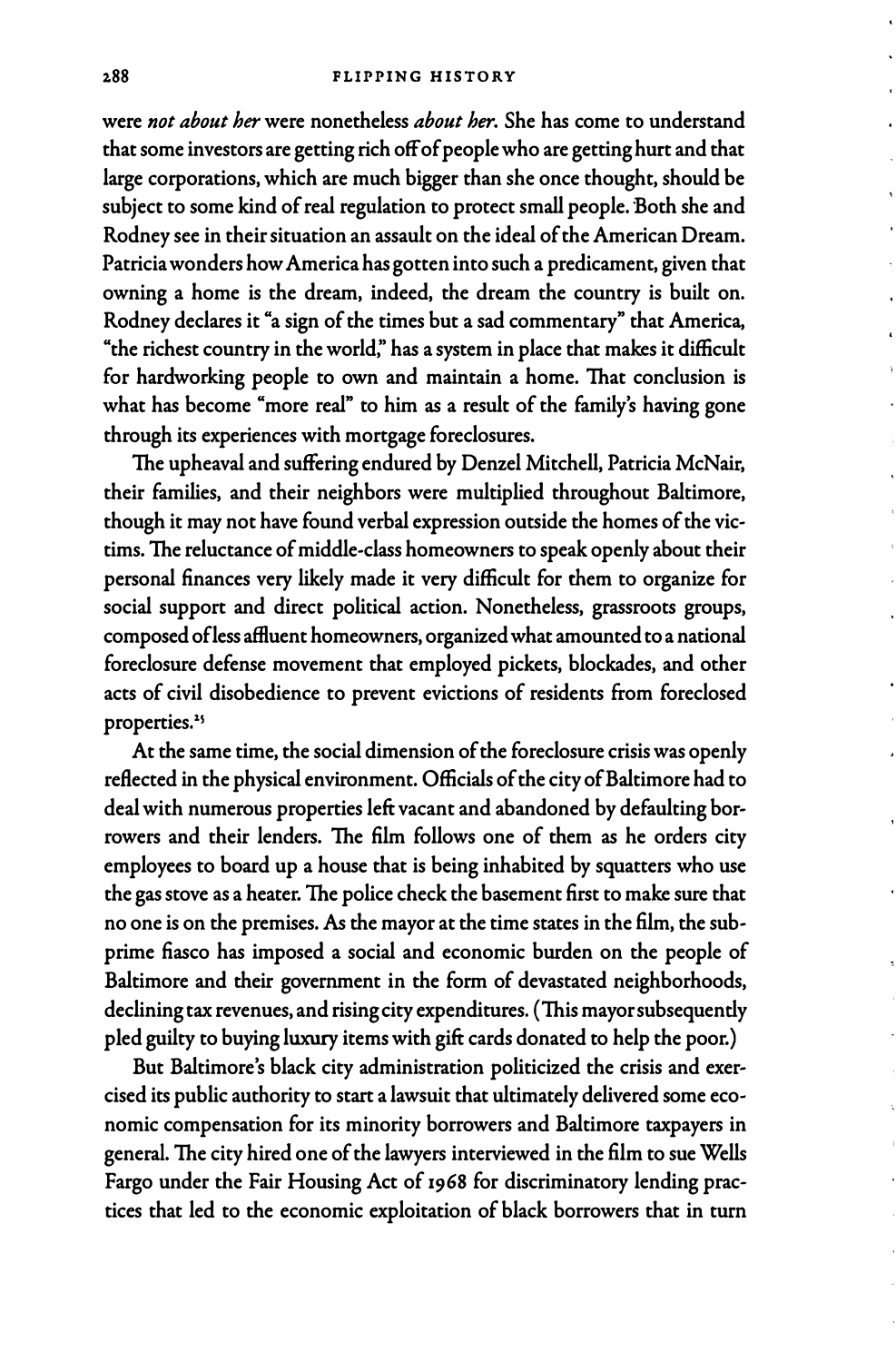**caused foreclosures, the abandonment of properties, and the blighting of the city's communities. Citing "reverse redlining," or the practice of targeting black neighborhoods for "deceptive, predatory, or otherwise unfair" mortgages and refinancing or home equity loans, Baltimore claimed that the lenders had caused vacancies that would not otherwise have occurred and damage in the form of increased expenses for municipal services (for property maintenance, condemnation proceedings, fire and police protection) and lost property tax revenue. After three attempts, Baltimore's lawsuit finally withstood Wells Fargo's attempts to dismiss the complaint. <sup>16</sup>Depositions of former Wells Fargo employees confirmed that the lender, through financial incentives, had encouraged independent brokers to steer minorities toward loans with higher fees and interest rates than whites received. Furthermore, the lender knew at the outset that the borrowers would not be able to afford the agreed-on terms and that the loans were destined to** fail.

**In July 2.012, the Civil Rights Division of the US. Justice Department announced a settlement with Wells Fargo that resolved the case brought by**  Baltimore.<sup>27</sup> The bank agreed to pay \$175 million to individual black and **Latino borrowers, including an estimated \$2.5 million to roughly one thousand Baltirnoreans who had been defrauded, and \$7.5 million to the city for community improvement, down payment assistance, and foreclosure-related programs. An undetermined sum was set aside to compensate minority borrowers who might subsequently be found to have obtained discriminatory loans directly through Wells Fargo employees. The settlement, which benefited seven cities in addition to Baltimore, recognized that the subprime foreclosure crisis harmed communities as well as discrete minority property owners. The bank, of course, denied any wrongdoing and said that it had settled to avoid the costs of further litigation. Similar settlements were reached with Countrywide Financial, which is now part of Bank of America, and SunTrust.** 

**The black subprime borrowers of Baltimore did not have the individual or collective social capital to protect themselves from the onslaught of actors in the real estate and financial services industries who were hell-bent on exploiting them to make billions of dollars. Individuals cannot be expected to stand up against such systemic and sophisticated fraud and overreaching. There were consumer-oriented legal actors who decried subprime lending and predicted dire consequences, but their analysis did not trickle down to generate the kind of social movement activity that might have warned middle-class black homebuyers and homeowners about the disaster that would follow**  from the proliferation of subprime lending. After the fact, though, governmental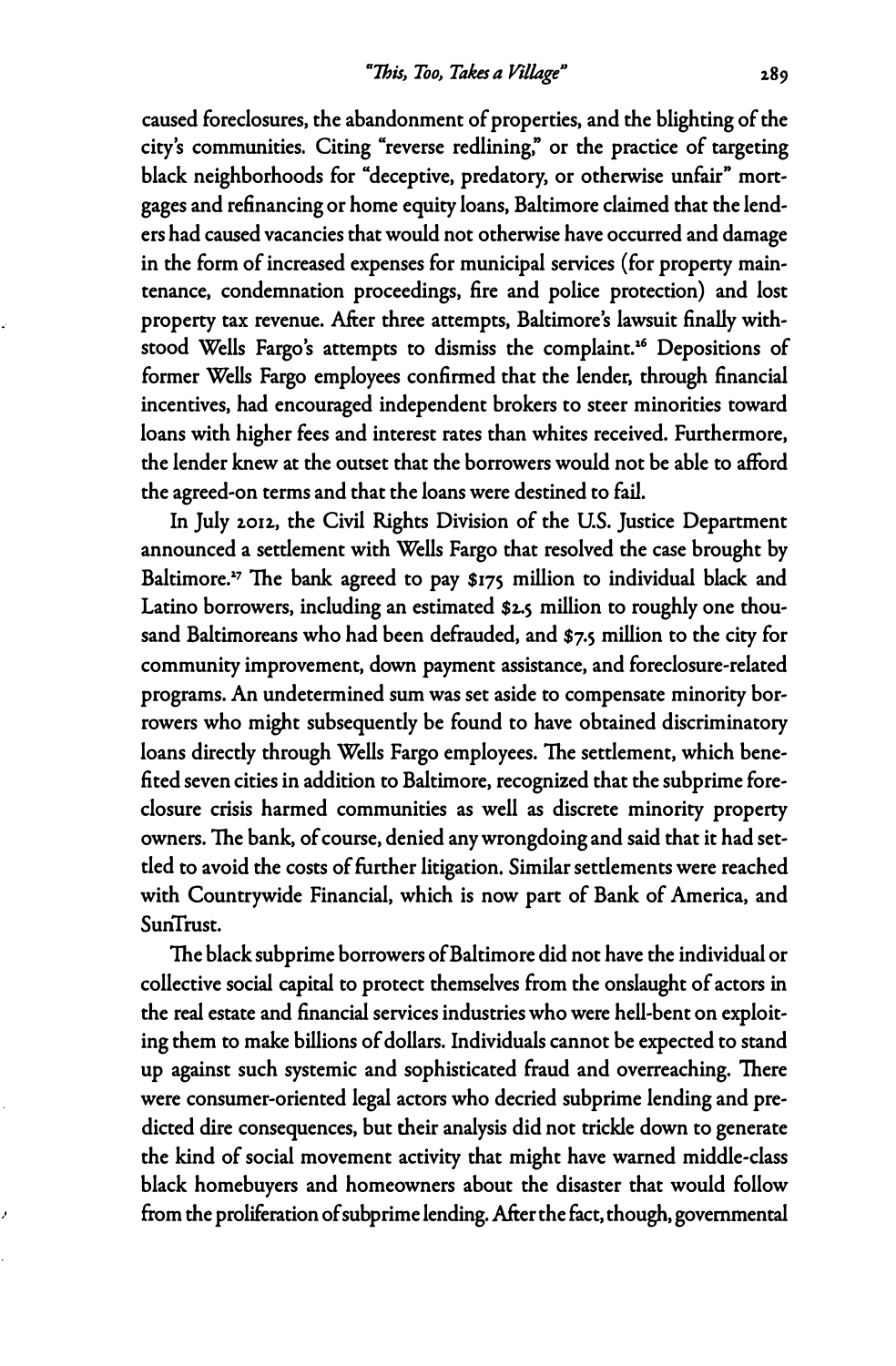**officials at the local level and civil rights agencies at the national level acted to ameliorate some of the damage done to ordinary homebuyers and homeowners because of their race. The group-related issues that were exposed by the foreclosure and financial crises remain unaddressed. That makes the stories of property owners like Denzel Mitchell and Patricia McNair all the more important.** 

Home, Flag Wars, and *American Casino* all feature stories that make it **clear that social networks, social history, and social identity-based politics are essential to sustained black homeownership. Storytelling is a crucial tool in the building and mobilizing of social capital that can facilitate the building and mobilization of economic and cultural capital. These three films are exceptional in that they present real, complicated black individuals and families who overcame any reluctance to share their experiences in order to give viewers rich and critical accounts of the economic challenges of being a black homeowner in urban America. Praise to them. Praise also to those future black economic storytellers who follow in their footsteps.** 

#### *Notes*

- **1. See Michael A. Stegman et al., "The Wealth-Creating Potential of Homeownership: A Preliminary Assessment of Price Appreciation among Low-Income Homebuyers; in** *Chasing the American Dream: New Perspectives on Affordable Homeownership,* **edited by William M. Rohe and Harry L. Watson {Ithaca, NY: Cornell University** Press, 2007); Mark W. Olson, Governor, Federal Reserve Board, Speech at the **Community Development Policy Summit, Cleveland, Ohio: Exploring the Benefits** and Challenges of an Ownership Society, June 23, 2005, http://www.federalreserve .gov/boarddocs/speeches/2005/20050623/default.htm, accessed March 25, 2015 **( describing homeownership as "one of the most tried-and-true paths to wealth accumulation in our economy" and "a transforming experience for individuals and families.").**
- **1.. See, e.g., Thomas M. Shapiro, "Race, Homeownership and Wealth,"** *Washington University Urban Journal of Law and Policy 20 (2006): 53 (arguing that while most* **young couples can purchase homes only with significant financial assistance from their parents, African Americans have historically been denied this form of inheritance); Melvin L. Oliver and Thomas M. Shapiro,** *Black Wealth/White Wealth: A NewPerspectiveonRaciallnequality* **(New York: Routledge, 1997), 15-18, 39-40, 174 {recounting the impact of the FHA in limiting blacks' wealth accumulation through homeownership);** *Legislative Solutions to Abusive Mortgage Lending Practices,*  Hearing before the H. Subcomms. on Housing and Community Opportunity and *Financial Institutions and Consumer Credit and the H Comm. on Financial Services,*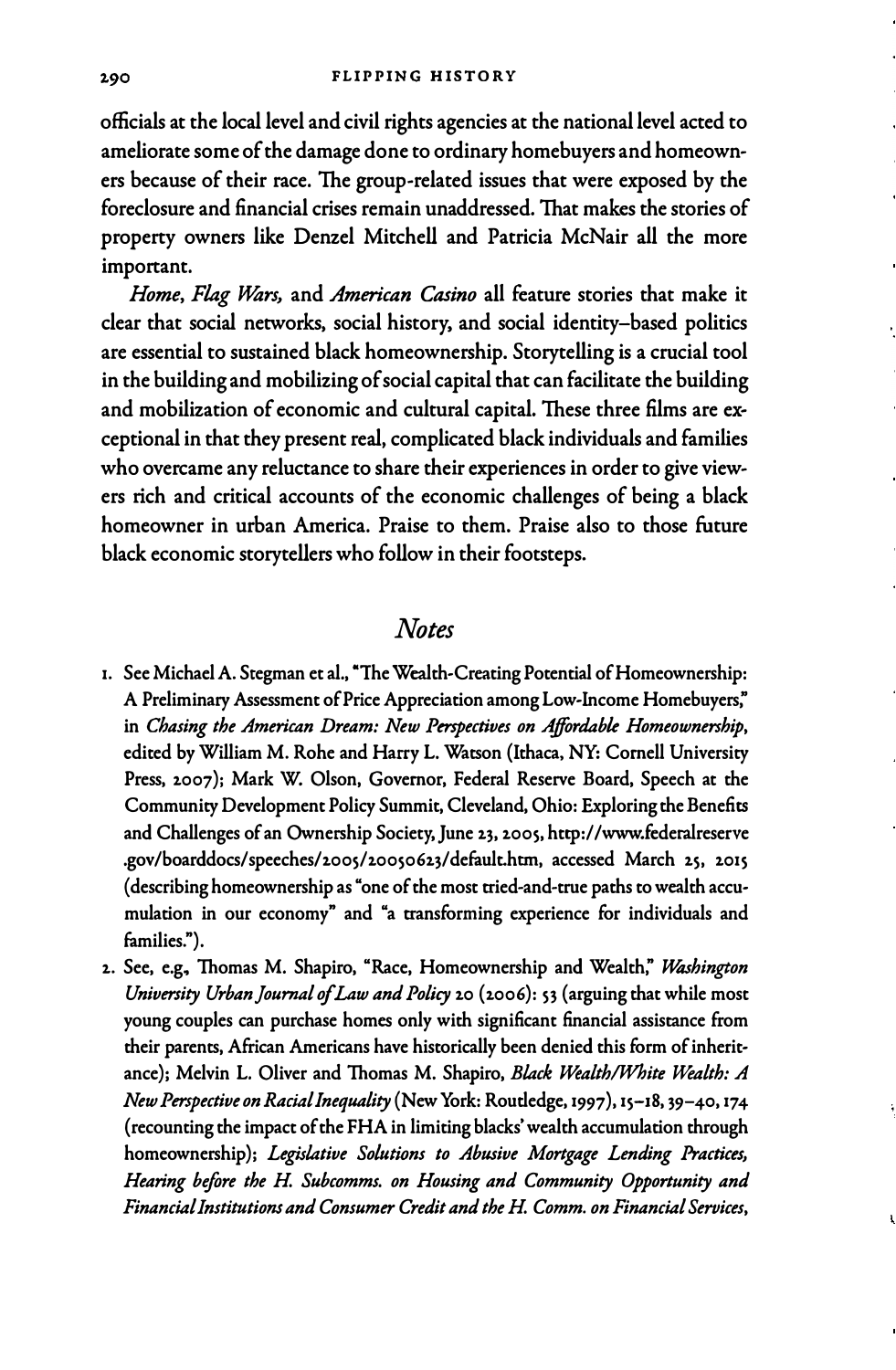**109th Cong. 5-7 (2005) (testimonyof StellaAdams) (assertingthat lender practices that favor whites over blacks and other minorities include differences in interest rates quoted; information provided about fees, rates, loan programs, and loan terms; and frequency of referrals to the lender's prime lending division).** 

- **3. Ivan Light and Steven Gold,** *Ethnic Economies* **(San Diego: Academic Press, 2000 ), 110.**
- **4. Sandra Susan Smith,** *Lone Pursuit: Distrust and Defensive Individualism among the Black Poor* **(New York: Sage, 2007 ), 45.**
- **5. In the fourth quarter of 2014, 72.3 percent of non-Hispanic white householders were homeowners, compared with 42.1 percent of blacks. Hispanic homeownership was measured at 44.5 percent, while homeownership among Asians and other nonwhites and nonblacks was 55.3 percent. Over the past nineteen years (1995- 2014), non-Hispanic whites and blacks reached their highest levels of homeownership in 2004 at 76.2 percent and 49.1 percent, respectively. See U.S. Census Bureau, "Housing Vacancy Survey, Homeownership Rates by Race and Ethnicity of Householder: 1994-2014; table 16, accessed March 25, 2015.**
- **6. Cassi Pittman,** *The Use of Social Capital in Borrower Decision-Making* **(Boston: Joint Center for Housing Studies of Harvard University, February 2008), 9, 15, 21.**
- **7.** *Home,* **DVD, directed by Jeffrey M. Togman (Newark, NJ: Kikker Arts LLC, 2005).**
- **8.** *Flag Ulars,* **DVD, directed by Linda Goode-Bryant and Laura Poitras (New York: Zulu Pearl Films, 2003).**
- **9.** *American Casino,* **DVD, directed by Leslie Cockburn (Washington, D.C.: Table Rock Films, 2009 ).**
- **10. In chapter 14 here, the director relates aspects of this documentary and its making.**
- **n. The exact wording is: "Well we're movin on up, / To the east side. / To a deluxe apartment in the sky. / Movin on up, / To the east side. / We finally got a piece of the pie."** *The]ejfersons* **(Jeff Barry andJa'net Dubois, 1975), http://www.crazyabouttv .com/jeffersons.html, accessed March 25, 2015.**
- 12. See "Home Economics," editorial, Wall Street Journal, May 26, 2006, A10: "Home**ownership, a traditional measure of economic well-being, does more than just help families build equity. The children of homeowners tend to perform better in school and have fewer behavioral problems." See also Donald R. Haurin, Toby L. Parcel, and Ruth J. Haurin, "The Impact of Home Ownership on Child Outcomes:' Real Estate Economics 30, no. 4 (2002): 635-666.**
- **13. Dina Schlossberg, "Home: The Documentary" (2006), unpublished manuscript, on file with author. The paper was presented during a panel discussion at which the director also spoke.**
- **14. Schlossberg, speaking at the panel discussion; see the preceding note.**
- **15.** *Flag Ulars.*

Í

ċ

**16. See Linda Goode Bryant, "'Law Is Life!' 'Flag Wars: Local Government, and the Gentrification of Old Towne Ease;** *Fordham Intellectual Property, Media and Entertainment Law Journal* **16, no. 3 (2006): 715.**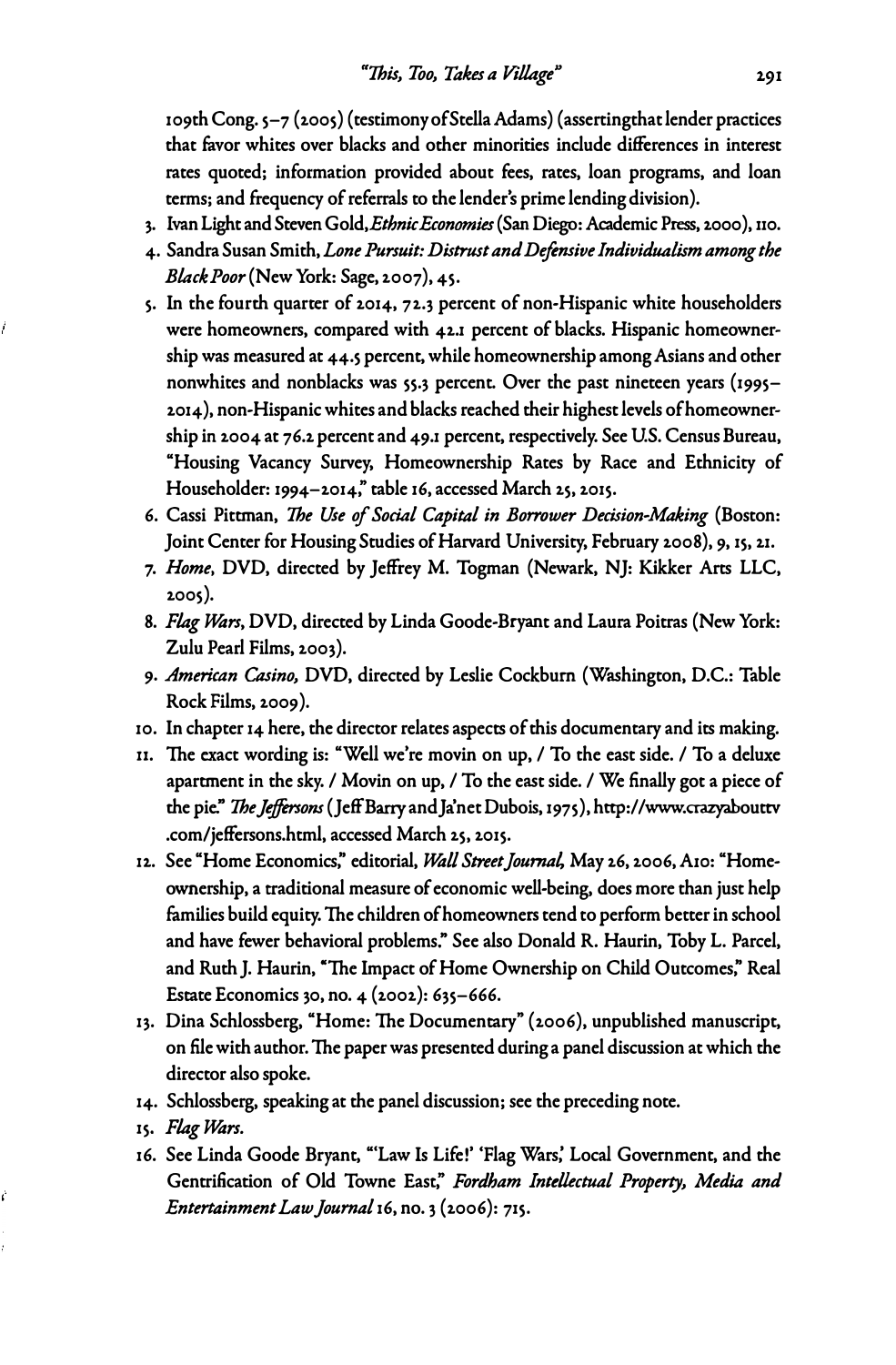- 17. Regina Austin, "Black People's Money: The Impact of Race, Law, Economics, and **Culture on Damage Recoveries" (2.012.), unpublished manuscript, on file with author.**
- **18. Bryant, "'Law Is Life!'" 72.3, n. 6. The Chief was no more successful when he tried to get a white neighbor to sign a petition supporting the Chief's right to keep his sign; the neighbor refused to sign it because the statement of support and the signatures were not on the same page.**
- **19. "Film Update; POV (American Documentary, Inc.), July 17, 2.003, http://www .pbs.org/pov/flagwars/film\_update.php, accessed March 2.5, 2015.**
- **20.** *American Casino.* **For the big picture, the viewer would do well to view** *I\*-All Fall Down: The American Mortgage Crisis,* **DVD, directed by Gary Gasgarth (New York: Second Act Films, 2009);** *Inside Job,* **DVD, directed by Charles Ferguson ( Culver City, CA: Sony Classics, 2010 ); "Money Power and Wall Street;** *Frontline,* **WGBH, April 2.4, 2012, and May 1, 2012, http://www.pbs.org/wgbh/pages/front**line/money-power-wall-street/, accessed March 25. 2015.
- 21. See generally chapter 2 here.
- **22. Michael S. Barr, Jane K. Dokko, and Benjamin J. Keys, "Who Gets Lost in the Subprime Mortgage Fallout? Homeowners in Low- and Moderate-Income Neighborhoods" (April 2008), http://papers.ssm.com/soh/papers.cfin?abstract\_** id=1121215 (accessed March 23, 2015), (concluding that "black homeowners are sig**nificantly more likely to have prepayment penalties or balloon payments attached to their mortgages than non-black homeowners, even after controlling for age, income, gender, and creditworthiness.")**
- **23. Binyamin Appelbaum, "Cautious Moves on Foreclosures Haunting Obama,"** *New York Times,* **August 19, 2.012., Ai.**
- **24. As of 2.012, Denzel Mitchell was the cooking teacher and chef of the Baltimore Montessori Public Charter School, the owner of the Five Seeds Farm and Apiary, andahusbandandfatheroffive. Afroculinaria,http://afroculinaria.com/2012/01/10/ introducing-denzel-mitchell-of-five-seeds-fum-in-baltimore/, accessed March 25, 2015. When the backyard of the house seen in** *American Casino* **proved less than optimal for gardening, Mitchell took over a number of empty lots in the neighborhood and began an urban gardening project. While Mitchell remained involved with several city plots, he and his family moved to Five Seeds Farm, which is located in Baltimore County.**
- **25. See Ben Austen, "Stuck in the Shadow of Affluence;** *New York Times Magazine,* **June 2, 2.013, 22 (profiling the work of a leader of the Chicago-based Anti-Eviction Campaign, which engages in eviction blockades and the takeover of vacant properties).**
- **2.6. Mayor and City Council of Baltimore v. Wells Fargo Bank, N.A., Civil Case No.**  JFM-08-62, 2011 WL 1557759 (D.Md. Apr. 22, 2011). See Benjamin Howell, "Exploiting **Race and Space: Concentrated Subprime Lending as Housing Discrimination;**  *California Law Review* 94 (2006): 101-147 (positing a theory of discrimination